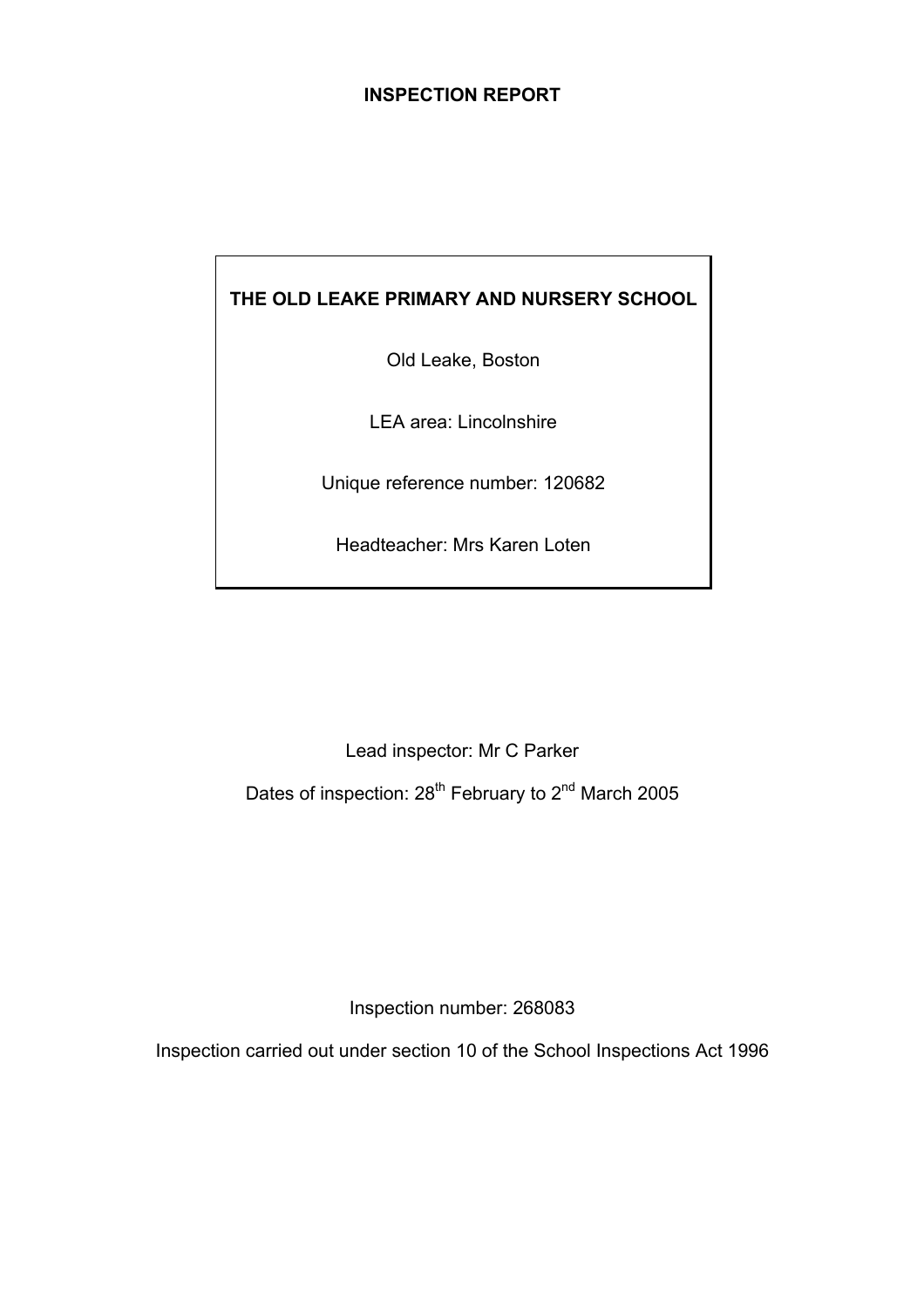## © Crown copyright 2005

This report may be reproduced in whole or in part for non-commercial educational purposes, provided that all extracts quoted are reproduced verbatim without adaptation and on condition that the source and date thereof are stated.

Further copies of this report are obtainable from the school. Under the School Inspections Act 1996, the school must provide a copy of this report and/or its summary free of charge to certain categories of people. A charge not exceeding the full cost of reproduction may be made for any other copies supplied.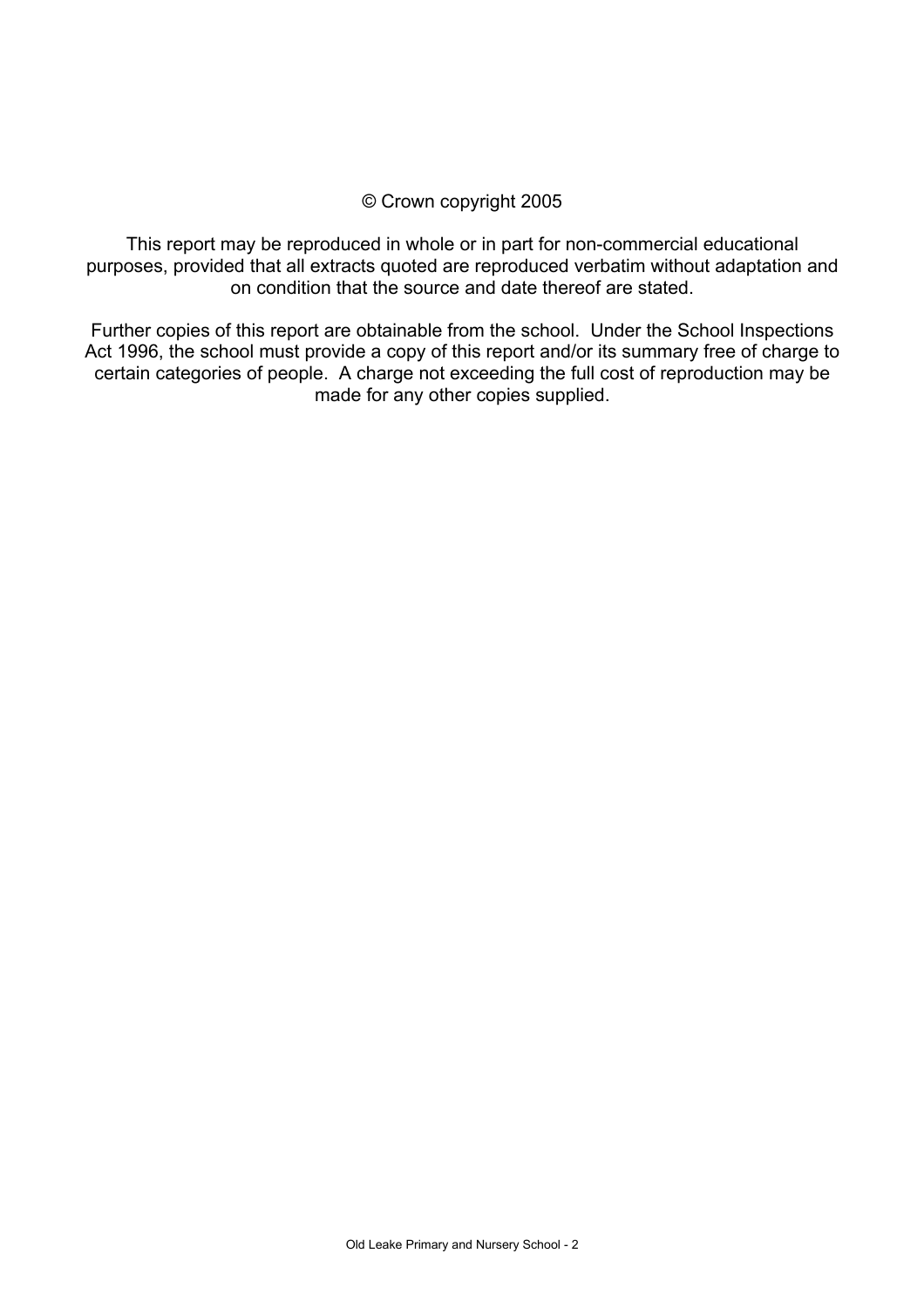## **INFORMATION ABOUT THE SCHOOL**

| Type of school:                         | Primary                                     |
|-----------------------------------------|---------------------------------------------|
| School category:                        | Foundation                                  |
| Age range of pupils:                    | 3 to 11 years                               |
| Gender of pupils:                       | Mixed                                       |
| Number on roll:                         | 200                                         |
| School address:                         | Old Main Road<br>Old Leake<br><b>Boston</b> |
| Postcode:                               | Lincolnshire<br><b>PE22 9HR</b>             |
| Telephone number:                       | 01205 870425                                |
| Fax number:                             | 01205871032                                 |
| Appropriate authority:                  | Governing body                              |
| chair<br>of<br>Name<br>of<br>governors: | <b>Mr Richard Bland</b>                     |
| Date<br>Ωf<br>inspection:               | previous 27 <sup>th</sup> January 2003      |

## **CHARACTERISTICS OF THE SCHOOL**

The number on roll has fallen a little, since the last inspection, to 191. The proportion of pupils with statements has remained fairly static, and below the national average, while the proportion of pupils with special educational needs fell quite dramatically last year and is now some way below the national average. However, there is a concentration of pupils with special educational needs in Year 3. All of the pupils are of white British heritage and speak English as their first language. Mobility is high with almost half of the class leaving or joining during between Years 1 and 6. Attainment on entry for most year groups is judged to be below average because many children have poor language skills when they start school in the part-time nursery.

The school received Investors in People status in 2004 and is part of the Excellence in Cities, Primary Leadership and Intensifying Support Programmes. Five new teachers, including a new headteacher, have been appointed in the last two years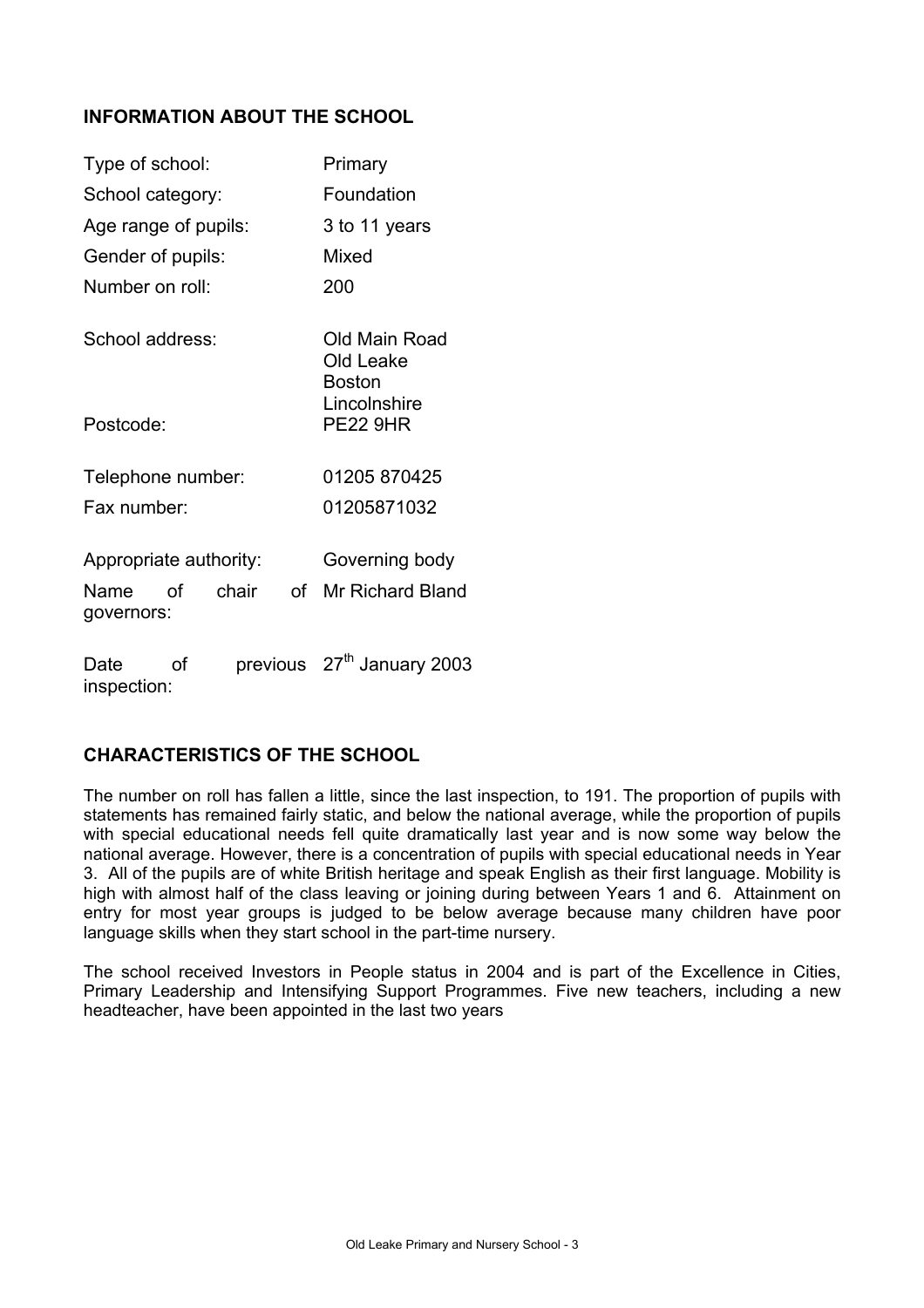## **INFORMATION ABOUT THE INSPECTION TEAM**

| Members of the inspection team |                           |                | <b>Subject responsibilities</b>                                                                            |
|--------------------------------|---------------------------|----------------|------------------------------------------------------------------------------------------------------------|
| 11897                          | <b>Christopher Parker</b> | Lead inspector | Information<br>Science,<br>and<br>communication<br>technology,<br>Personal, social and health<br>education |
| 14083                          | Andy Anderson             | Lay inspector  |                                                                                                            |
| 20655                          | <b>Beryl Rimmer</b>       | Team inspector | English, Design and technology,<br>Music, Physical education,<br><b>Foundation Stage.</b>                  |
| 26965                          | Paula Protherough         | Team inspector | Mathematics, Art and design,<br>Geography, History, Religious<br>education, Special educational<br>needs.  |

The inspection contractor was :

Inspire Educational Ltd

 The Coach House 132 Whitaker Road Derby

DE23 6AP

Any concerns or complaints about the inspection or the report should be made initially to the inspection contractor. The procedures are set out in the leaflet *'Complaining about Ofsted Inspections'*, which is available from Ofsted Publications Centre (telephone 07002 637833) or Ofsted's website (www.oftsed.gov.uk).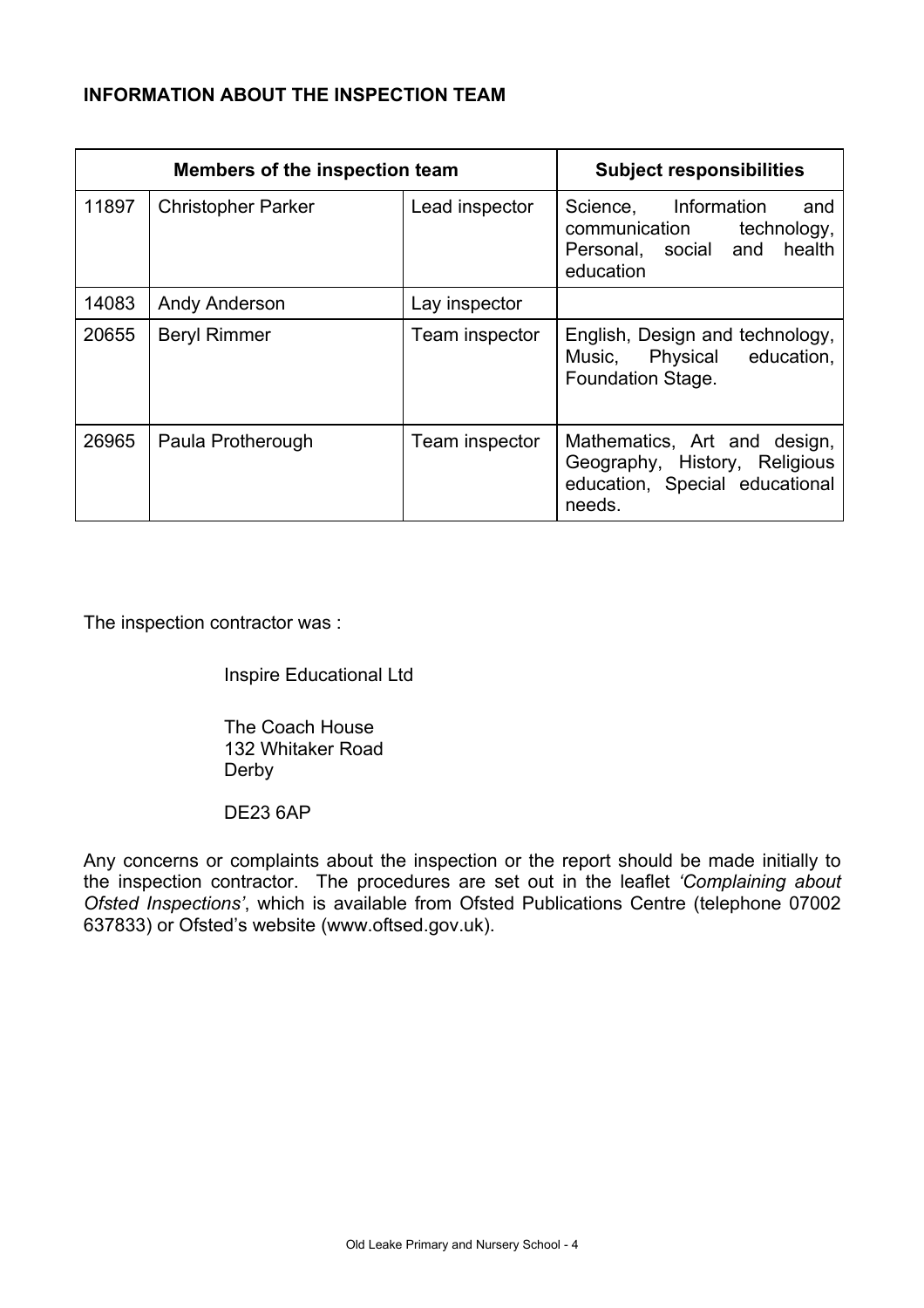## **REPORT CONTENTS**

|                                                                                                                                    | Page |
|------------------------------------------------------------------------------------------------------------------------------------|------|
| <b>PART A: SUMMARY OF THE REPORT</b>                                                                                               | 6    |
| <b>PART B: COMMENTARY ON THE MAIN INSPECTION FINDINGS</b>                                                                          |      |
| <b>STANDARDS ACHIEVED BY PUPILS</b>                                                                                                | 8    |
| Standards achieved in areas of learning, subjects and courses                                                                      |      |
| Pupils' attitudes, values and other personal qualities                                                                             |      |
| <b>QUALITY OF EDUCATION PROVIDED BY THE SCHOOL</b>                                                                                 | 11   |
| Teaching and learning<br>The curriculum<br>Care, guidance and support<br>Partnership with parents, other schools and the community |      |
| <b>LEADERSHIP AND MANAGEMENT</b>                                                                                                   | 15   |
| PART C: THE QUALITY OF EDUCATION IN AREAS OF LEARNING,<br><b>SUBJECTS AND COURSES</b>                                              | 17   |
| AREAS OF LEARNING IN THE FOUNDATION STAGE                                                                                          |      |
| <b>SUBJECTS IN KEY STAGES 1 and 2</b>                                                                                              |      |
| <b>PART D: SUMMARY OF THE MAIN INSPECTION JUDGEMENTS</b>                                                                           | 28   |
|                                                                                                                                    |      |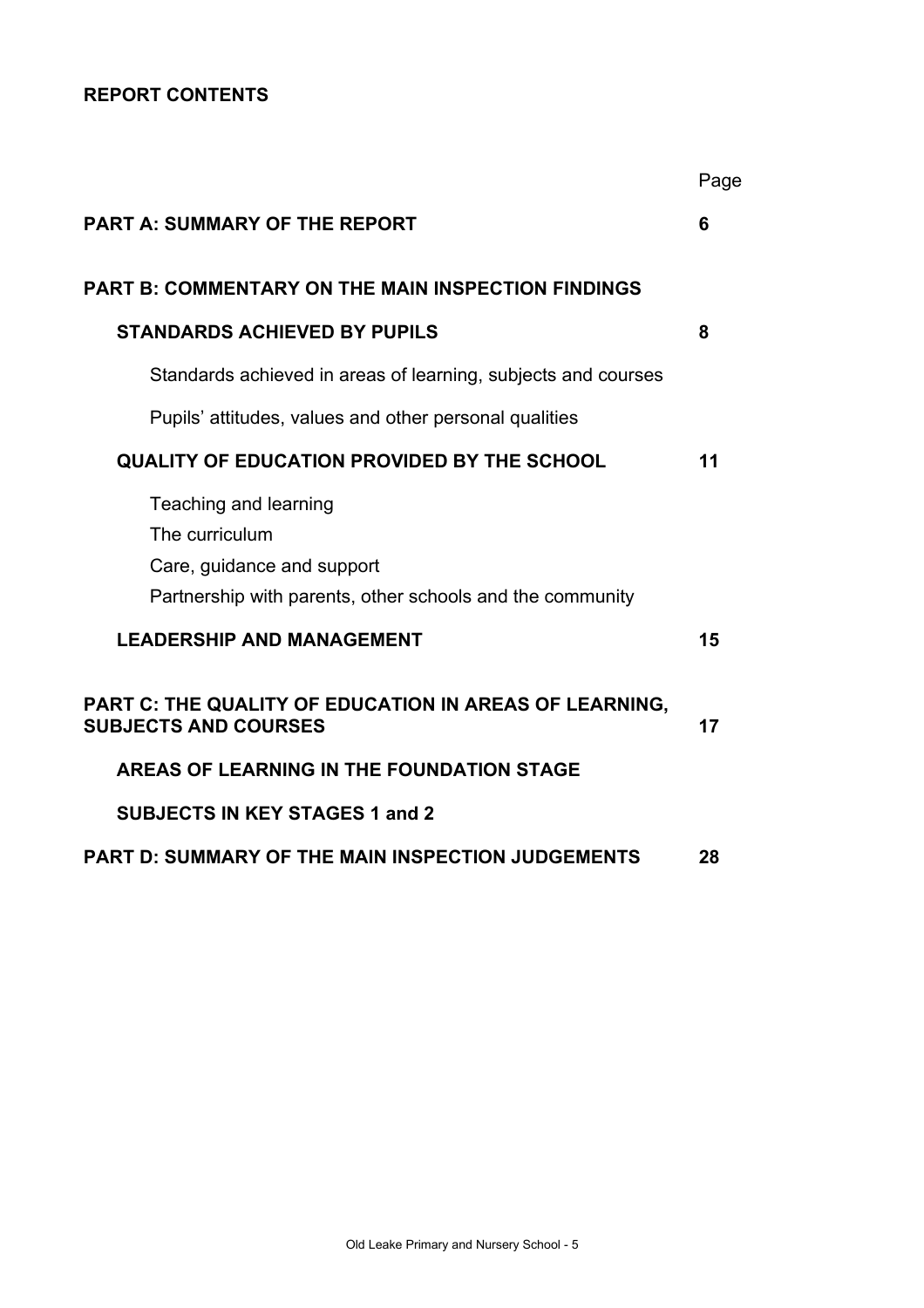## **PART A: SUMMARY OF THE REPORT**

## **OVERALL EVALUATION**

The school provides a satisfactory education for its pupils. The headteacher is leading a programme of continuing improvement to good effect. The pupils are achieving satisfactorily but are not yet reaching the standards they should in all areas. The school provides satisfactory value for money.

The school's main strengths and weaknesses are:

- The headteacher provides good leadership
- The overall provision for the Foundation Stage is good
- The teaching is strong and effective in Years 2, 5 and 6
- Standards in mathematics are above average but in writing and science they are too low
- Religious education is not taught in sufficient depth
- The pupils' presentation of their work is not good enough
- Links with parents, the community and with other schools are good

Overall improvement since the last inspection is satisfactory. Significant improvements have been achieved in leadership, behaviour and teaching. The tracking of pupils' progress is now well established. The curriculum has a better balance but standards in science are still too low. The commitment and capacity to improve further are strong.

| <b>Results in National</b><br>Curriculum tests at the end<br>of Year 6, compared with: |      | similar schools |      |      |
|----------------------------------------------------------------------------------------|------|-----------------|------|------|
|                                                                                        | 2002 | 2003            | 2004 | 2004 |
| English                                                                                |      |                 |      |      |
| <b>Mathematics</b>                                                                     |      |                 | ι.   | B    |
| Science                                                                                |      |                 |      |      |

## **STANDARDS ACHIEVED**

*Key: A - well above average; B – above average; C – average; D – below average; E – well below average Similar schools are those whose pupils attained similarly at the end of Year 2.* 

**Achievement is satisfactory** overall. The pupils make a good start in the Foundation Stage and most of the pupils reach the national goals set for the end of the reception year. Progress in Years 1 and 2, although satisfactory, it is more rapid in Year 2 where the pupils make good progress in mathematics and reading. This is evident in the results of national tests at the end of Year 2 which were above average in mathematics, average in reading but below average in writing last year. The results at the end of Year 6 fell to well below average in 2003. In mathematics they recovered in 2004 to be average again. The school is tackling underachievement and seeking to raise standards and there are clear indications that the teachers are being successful in key areas. In mathematics, improvements continue and standards are now above average; in reading the range of strategies used by the teachers has brought about improvements and standards are now average. In writing, however, improvement strategies are taking longer to have an impact and standards remain below average. Currently, the pupils are making good progress in Years 5 and 6.

The pupils' scientific knowledge is being satisfactorily extended through a full range of topics but their investigative skills are not being systematically developed. As a result they do not reach the standards they should by the end of Year 6. The pupils display good levels of competency in information and communication technology in line with those expected by the end of Year 6. However, the teaching of religious education is superficial and as a result the pupils have a cursory knowledge of the subject. Those pupils with special educational needs are well supported and achieve satisfactorily. Support for their reading and mathematics is particularly good.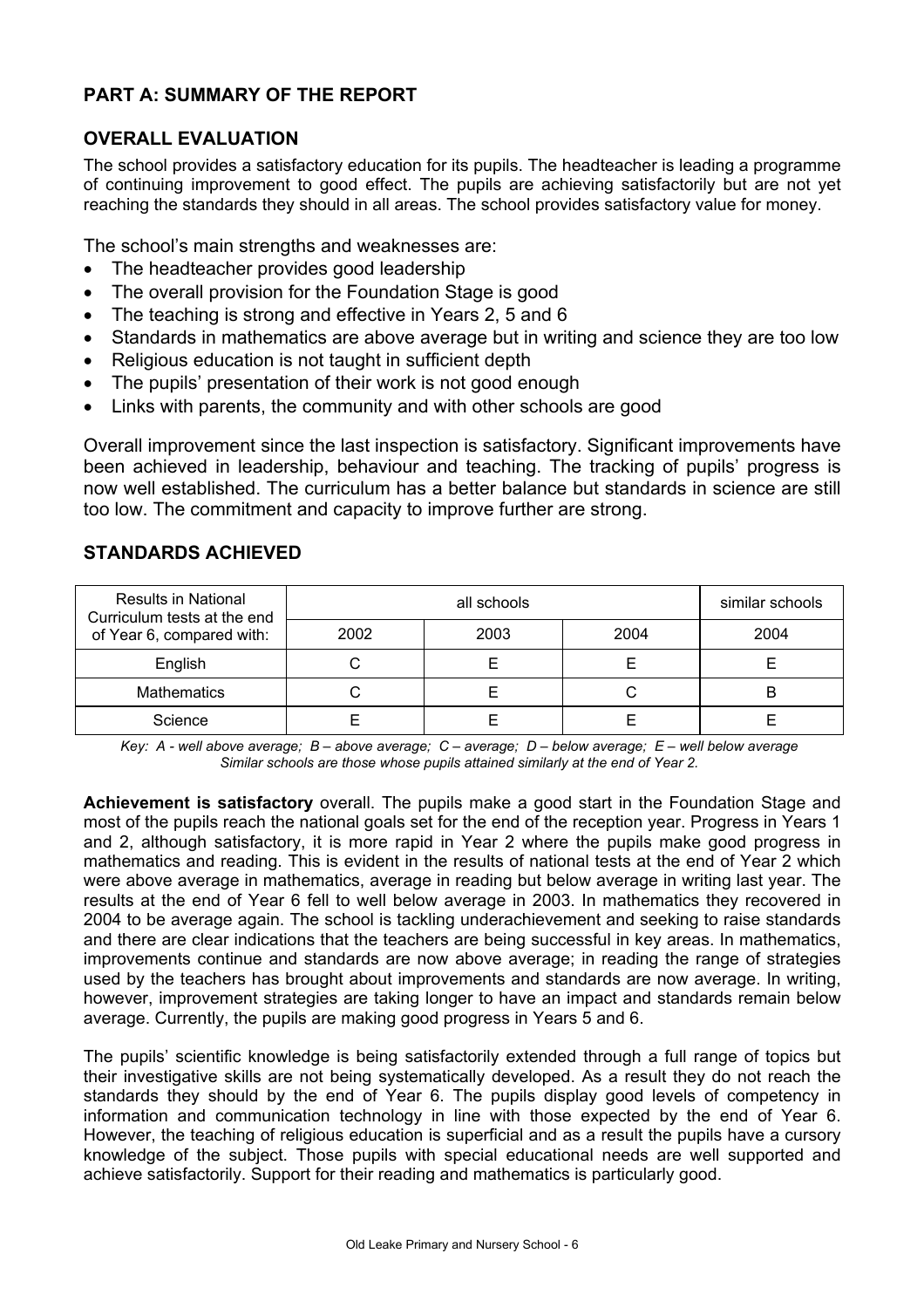The pupils' attitudes and behaviour are satisfactory. Good behaviour is strongly promoted, encouraged and rewarded, and as a result there have been considerable improvements. However, a few parents and children feel that the playground behaviour of some pupils can be too boisterous. The school has adopted a range of strategies, which its own evaluations indicate are having a positive effect. Most of the pupils respond well in lessons, they are keen to participate and many ask and answer questions confidently. General levels of presentation are poor and pupils are not routinely required to consider the quality of their work; consequently, they do not show the care they should. **The pupils' spiritual, moral, social and cultural development is satisfactory**. Attendance is average.

## **QUALITY OF EDUCATION**

**The quality of education provided by the school is satisfactory overall.** The **teaching and learning are satisfactory**. However, there is variation in the quality of teaching and in its impact and effectiveness. In Years 2, 5 and 6 most lessons are good, and many are very good, with the result that pupils do well in most subjects. However, in Years 1, 3 and 4 the lessons are predominantly satisfactory. The support and improvements since the last inspection have resulted in pupils in these age groups making satisfactory progress. The greatest consistency in the quality of teaching has been achieved in mathematics where pupils are now doing well, though general expectations of the quality of presentation are too low and the effectiveness of marking is inconsistent. The teaching in the Foundation Stage is good. The curriculum is satisfactory but the pupils have too few opportunities to use their literacy skills across the curriculum and religious education is not taught in sufficient depth. ICT is used effectively and visits, visitors and extra-curricular activities enhance the curriculum. The school has a good programme for the pupils' personal development and provides very effective pastoral care. The school council involves and acts on the pupils' views. Links with parents, the community and with other schools are good. Parents contribute well to pupils' learning at school and at home and they are given a good range of information.

## **LEADERSHIP AND MANAGEMENT**

The **leadership and management are satisfactory.** The headteacher, governors and staff team are working together effectively to improve the provision for the pupils. The headteacher provides strong leadership and the subject co-ordinators are now managing the curriculum well, but not all are influential enough in ensuring consistently high and improving standards in their subjects. Governors fulfil their statutory responsibilities.

## **PARENTS' AND PUPILS' VIEWS OF THE SCHOOL**

The level of parental satisfaction is quite mixed. Some parents have concerns about behaviour and the relationship between home and school. About a quarter feel the school does not seek their views but the inspection team found an unusually good range of opportunities for parents to comment on school policies. Others recognise the improvements that have been made in many areas; nine out of ten parents now feel their children like school, make good progress and that the teaching is good.

## **IMPROVEMENTS NEEDED**

The school should continue to improve the quality of teaching so that it is consistently good and pupils achieve highly throughout the school. Particular attention should be given to: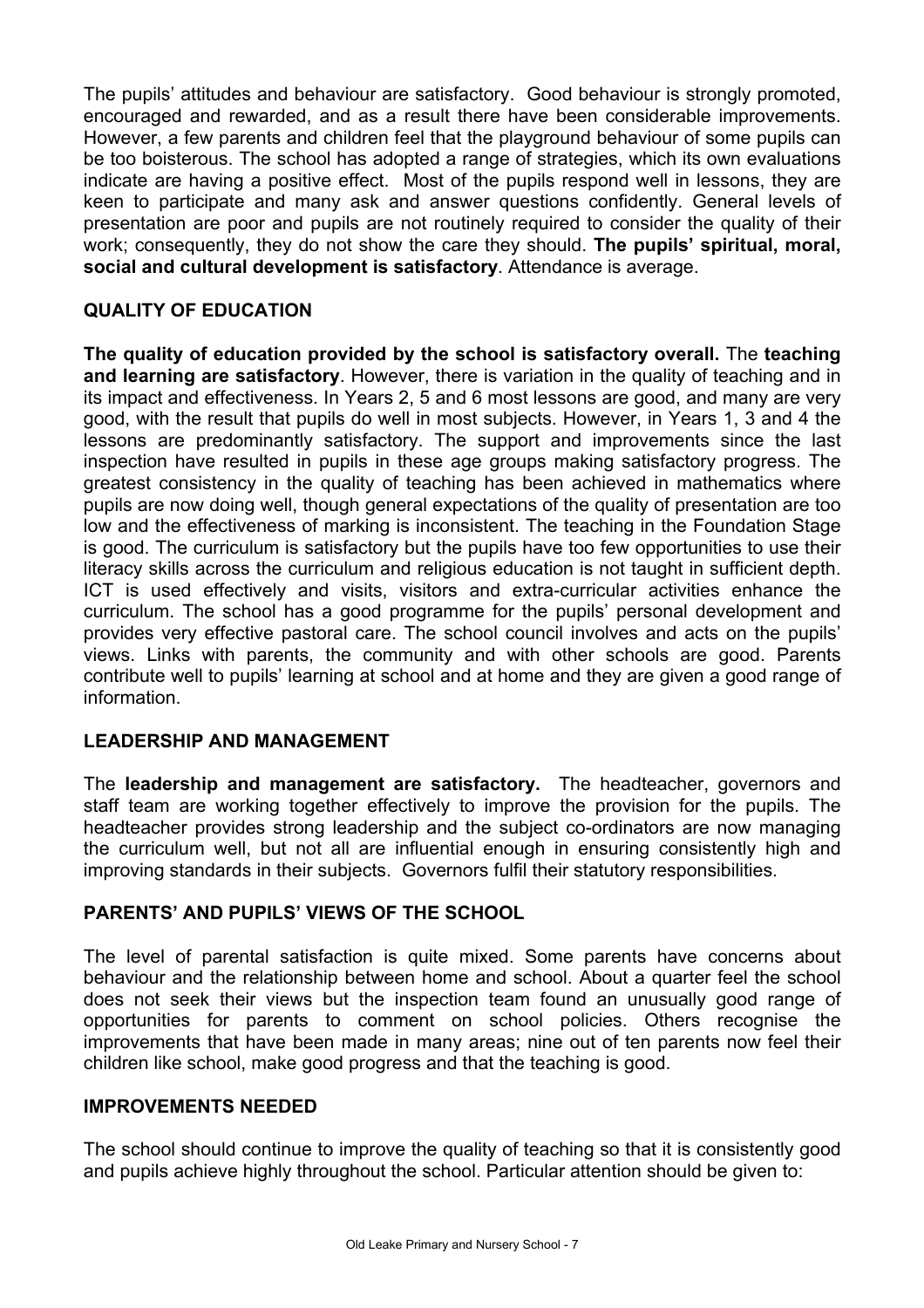- Raising standards of writing and giving pupils more opportunities to write across the curriculum
- Ensuring the pupils systematically develop their skills of scientific investigation
- Teaching religious education in greater depth
- Improving the presentation of the pupils' work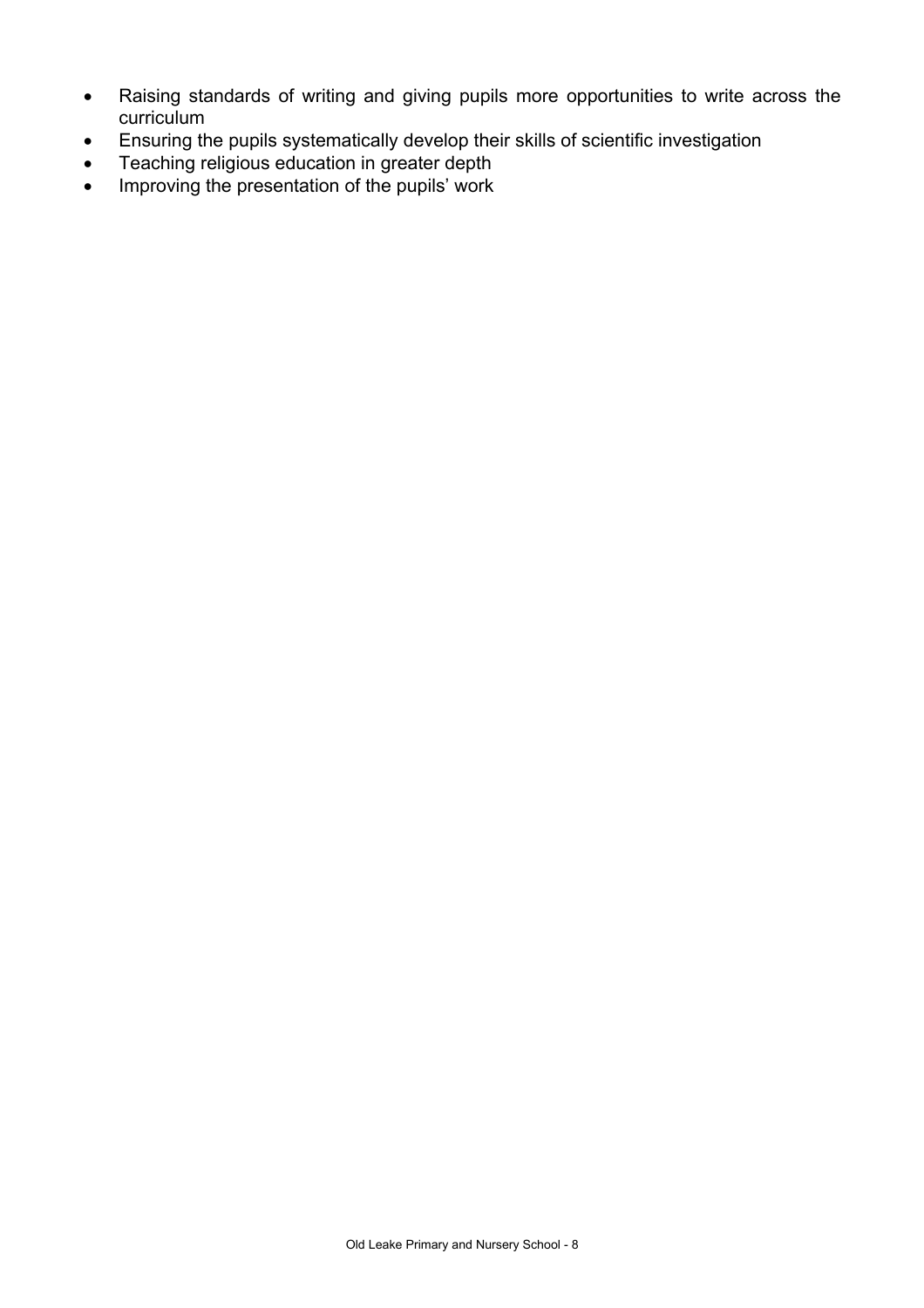## **PART B: COMMENTARY ON THE INSPECTION FINDINGS**

## **STANDARDS ACHIEVED BY PUPILS**

## **Standards achieved in areas of learning, subjects and courses**

Achievement is satisfactory. Standards are in improving but are not yet as high as they should be in English and science.

#### **Main strengths and weaknesses**

- Standards in mathematics have risen considerably and are above average
- Standards in writing are too low
- The pupils make good progress in reading
- The pupils' knowledge of religious education is weak

- 1. When the children start school their levels of personal, social and emotional development and communication, language and literacy skills are very varied and often lower than average. Largely as a result of good teaching, the majority of children achieve well and are likely to reach standards in line with those expected in all areas of learning by the end of their time in reception.
- 2. The results of national tests at the end of Year 2 have been quite consistent for the last four years. In reading and mathematics results have been broadly average but in writing they have generally been below average. About a third of the pupils reached the higher level in reading and mathematics last year, but in writing none reached this level.
- 3. The results at the end of Year 6 fell from average in 2002 to well below average in 2003. In mathematics they recovered in 2004 to be average again. Although results were well below average in English and science there was an improvement because of the measures taken by the school to reverse the downward trend. The school is continuing to tackle underachievement and to raise standards further and there are clear indications that they are being successful in key areas. In mathematics improvements continue and standards are now above average; in reading the range of strategies used by the teachers has brought about improvements and standards are now average. In writing, however, improvement strategies are taking longer to have an impact and standards remain below average.
- 4. Analysis of the school's tracking data to show the progress made by current Year 6 pupils gives a clear picture of considerably improved achievement in Years 5 and 6, with pupils on course to reach their targets. However, this follows a period of slow progress in Years 3 and 4 where these pupils significantly underachieved. Analysis of subsequent year groups shows progress has improved in mathematics and reading in Years 3 and 4 but remains slow in writing. Inspection evidence confirms that this is the case and that good progress in Years 5 and 6 is being maintained because of the strong teaching in these classes. The school's involvement in the Intensifying Support Programme is aiding the focus on raising standards in English and mathematics in all year groups.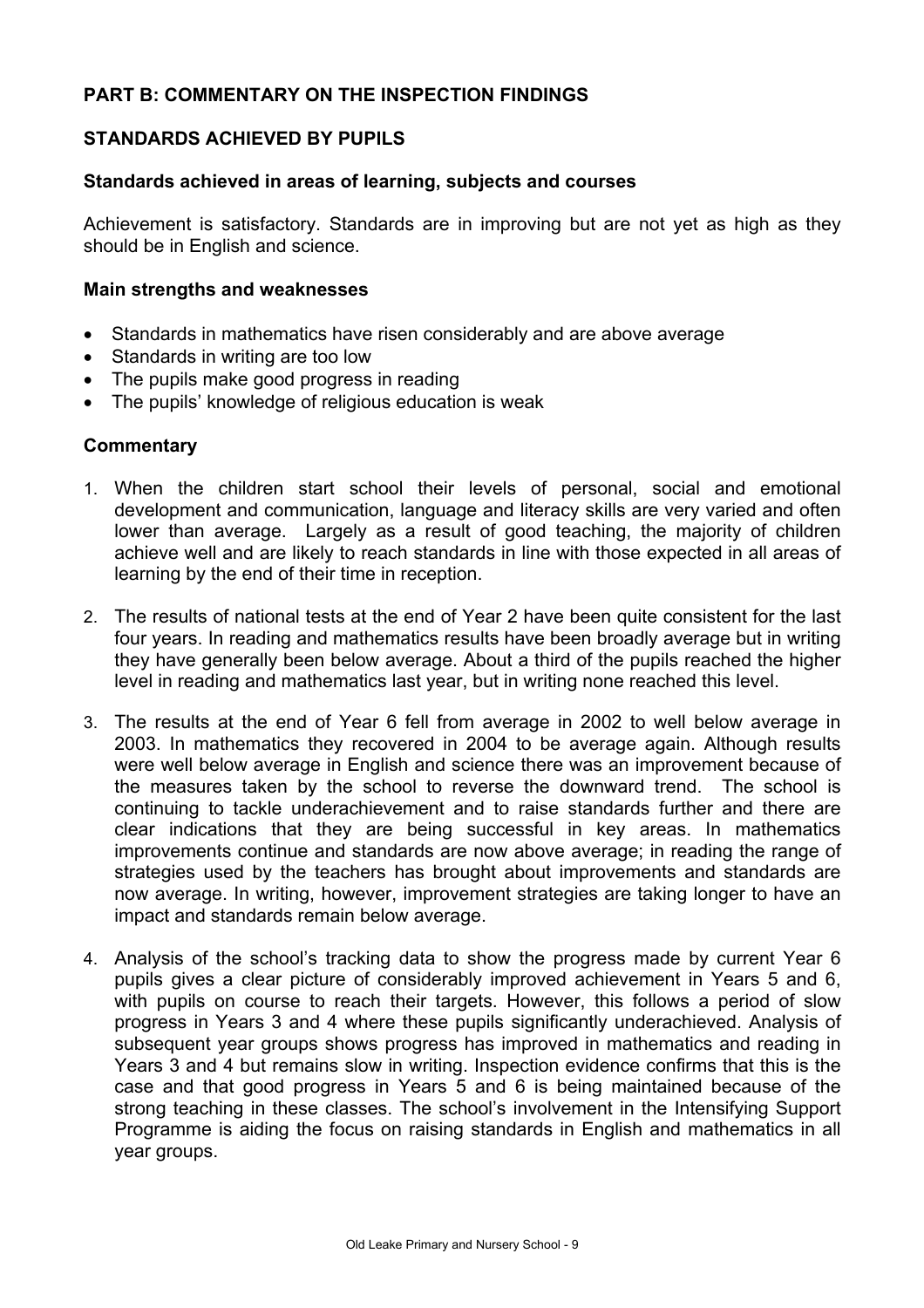- 5. Teacher assessment indicates that standards in science by Year 2 are broadly average. This is confirmed by scrutiny of the pupils' work and lesson observation. While the pupils' scientific knowledge is being satisfactorily extended through teaching of a full range of topics, their investigative skills are not being systematically or consistently developed. As a result they do not reach the standards they should by the end of Year 6. The pupils display good levels of competency in information and communication technology in line with those expected by the end of Year 6. Skills are being well developed as the pupils move through the school and the use of ICT is increasingly evident in both learning and teaching.
- 6. The school provides a good range of sporting opportunities and physical education is well taught; as a result the pupils reach the standards expected by the end of Year 6. However, the teaching of religious education is superficial and as a result the pupils have cursory knowledge of the subject.
- 7. Pupils with special educational needs are well supported and achieve satisfactorily. Support for their development in reading and mathematics is particularly good.

## *Standards in national tests at the end of Year 2 – average point scores in 2004*

| Standards in: | School results | National results |
|---------------|----------------|------------------|
| reading       | 15.8 (16.5)    | 15.8(15.7)       |
| writing       | 13.5(14.0)     | 14.6 (14.6)      |
| mathematics   | 17.2 (16.9)    | 16.2(16.3)       |

*There were 25 pupils in the year group. Figures in brackets are for the previous year* 

#### *Standards in national tests at the end of Year 6 – average point scores in 2004*

| Standards in: | School results | National results |
|---------------|----------------|------------------|
| English       | 25.6 (24.9)    | 26.9 (26.8)      |
| mathematics   | 27.4 (23.8)    | 27.0 (26.8)      |
| science       | 27.4 (26.3)    | 28.6 (28.6)      |

*There were 31 pupils in the year group. Figures in brackets are for the previous year* 

## **Pupils' attitudes, values and other personal qualities**

The pupils' attitudes and behaviour are satisfactory. Their spiritual, moral, social and cultural development is satisfactory. Attendance is average.

## **Main strengths and weaknesses**

- Good behaviour is strongly promoted, encouraged and rewarded
- Behaviour and personal development are good in the Foundation Stage

## **Commentary**

8. The school has placed considerable emphasis on, and made a good effort to, improve standards of behaviour. At the time of the last inspection disruptive behaviour was undermining teaching and learning. Discussions with teachers, parents and pupils confirm that there have been considerable strides forward. The minority of pupils with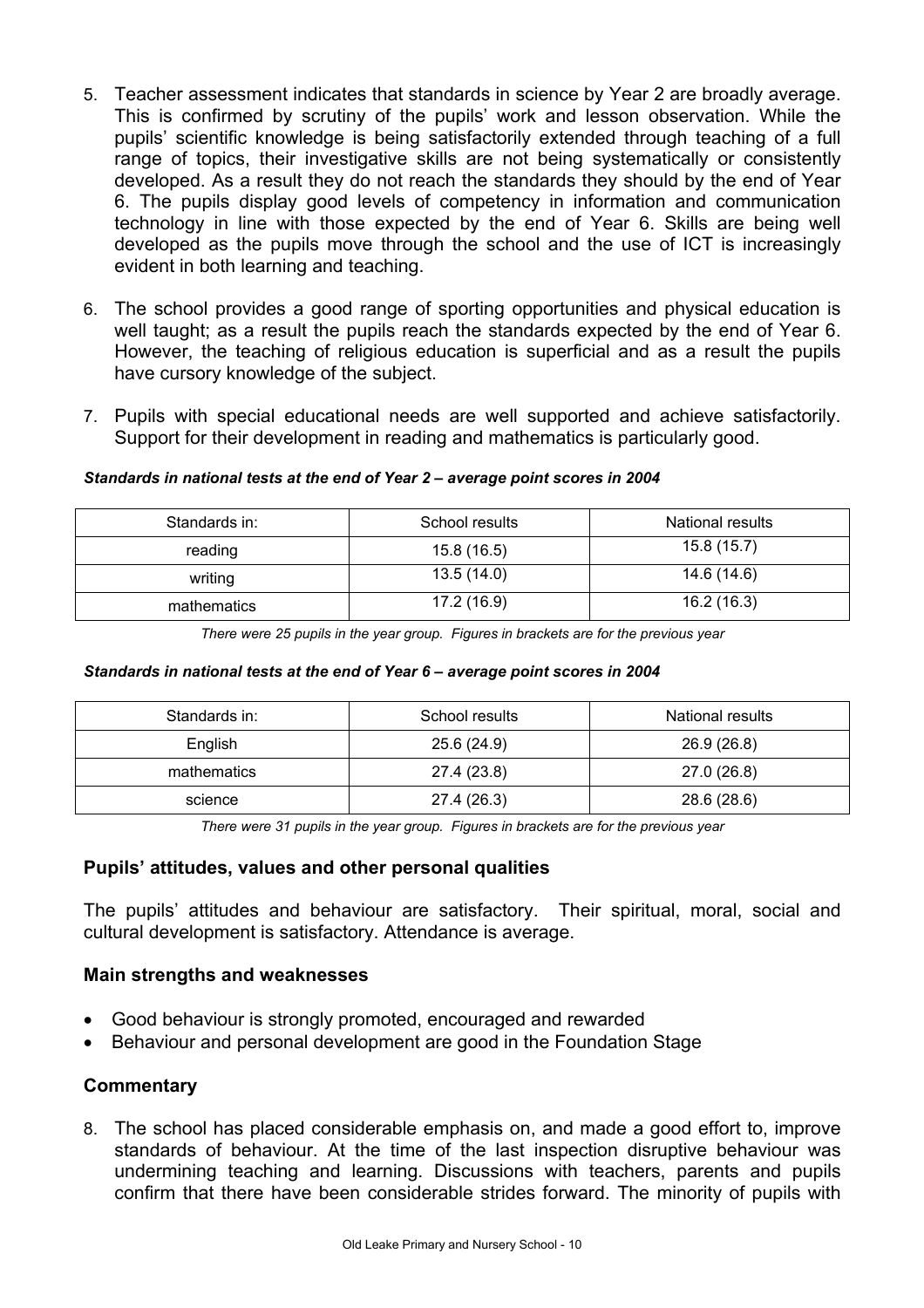behavioural difficulties are now generally well managed in lessons. There is now a well understood behaviour management system with clear rewards and sanctions. Inspection evidence confirms that in most lessons the majority of pupils behave well and have good relationships with each other and their teachers. A few parents and children feel that the playground behaviour of some pupils can be too boisterous and that incidents of bullying continue to cause problems. The school has adopted a range of strategies, and its own evaluations indicate a significant reduction in bullying incidents. Activities at lunchtime, such as those which utilise the school's new fitness trail, are providing opportunities for pupils to be purposefully and energetically engaged. Incidents are recorded and monitored to aid both a resolution and further improvement.

- 9. Most of the pupils respond well in lessons. They are keen to participate and many ask and answer questions confidently. When asked whether they enjoy lessons, pupils invariably say they do and are clearly motivated when, for example, using ICT. Attendance at a local event, in which the Year 6 pupils performed a dance routine, was enjoyed by the pupils who all participated. Improved attitudes to reading are developing in parallel with higher standards but some boys retain an ambivalence towards both reading and writing. General levels of presentation are poor and pupils are not routinely required to consider the quality of their work, consequently, they do not show the care they should.
- 10. The range of opportunities offered to the pupils to extend their personal development is increasing. For example, in a very good personal, social and health education lesson in Year 6 the pupils were given the opportunity to reflect on their own relationship with the local community. However, the superficial nature of religious education does not generate in pupils a sufficient awareness and understanding of their own and others beliefs. In most lessons, although not all, teachers value the pupils' questions and give them time to contribute their thoughts. The school actively and positively promotes a clear moral code and as a result the pupils distinguish right from wrong. The pupils make good and frequent contributions to a range of charitable causes such as Children in Need and Detection of Cancer and Treatment Equipment Fund. The pupils' social development is good and as a result most pupils work together co-operatively. In many lessons the pupils are asked to talk to their partners to, for example, suggest a solution to a problem or to agree a contribution to the next stage of the lesson. Older pupils take on roles as prefects and other responsibilities that enhance their personal development and help the school. Opportunities for cultural development are provided through, for example, focussing on a composer of the week, the work of artists and art from other cultures. During a recent art week the pupils had opportunities to create a hanging in an Indian style and try their hand at Japanese calligraphy. However, pupils have few opportunities to prepare for life in a multi-cultural society.

#### **Attendance**

11. The attendance rate at the school is broadly in line with the national median. The school's action to promote good attendance is effective. Most parents and carers support the school's efforts to ensure the punctuality and attendance of their children.

| Attendance in the latest complete reporting year (%) |  |  |  |  |
|------------------------------------------------------|--|--|--|--|
|                                                      |  |  |  |  |

| Authorised absence |     | Unauthorised absence |     |  |
|--------------------|-----|----------------------|-----|--|
| School data        | 5.3 | School data<br>0.0   |     |  |
| National data      | 5.1 | National data        | 0.4 |  |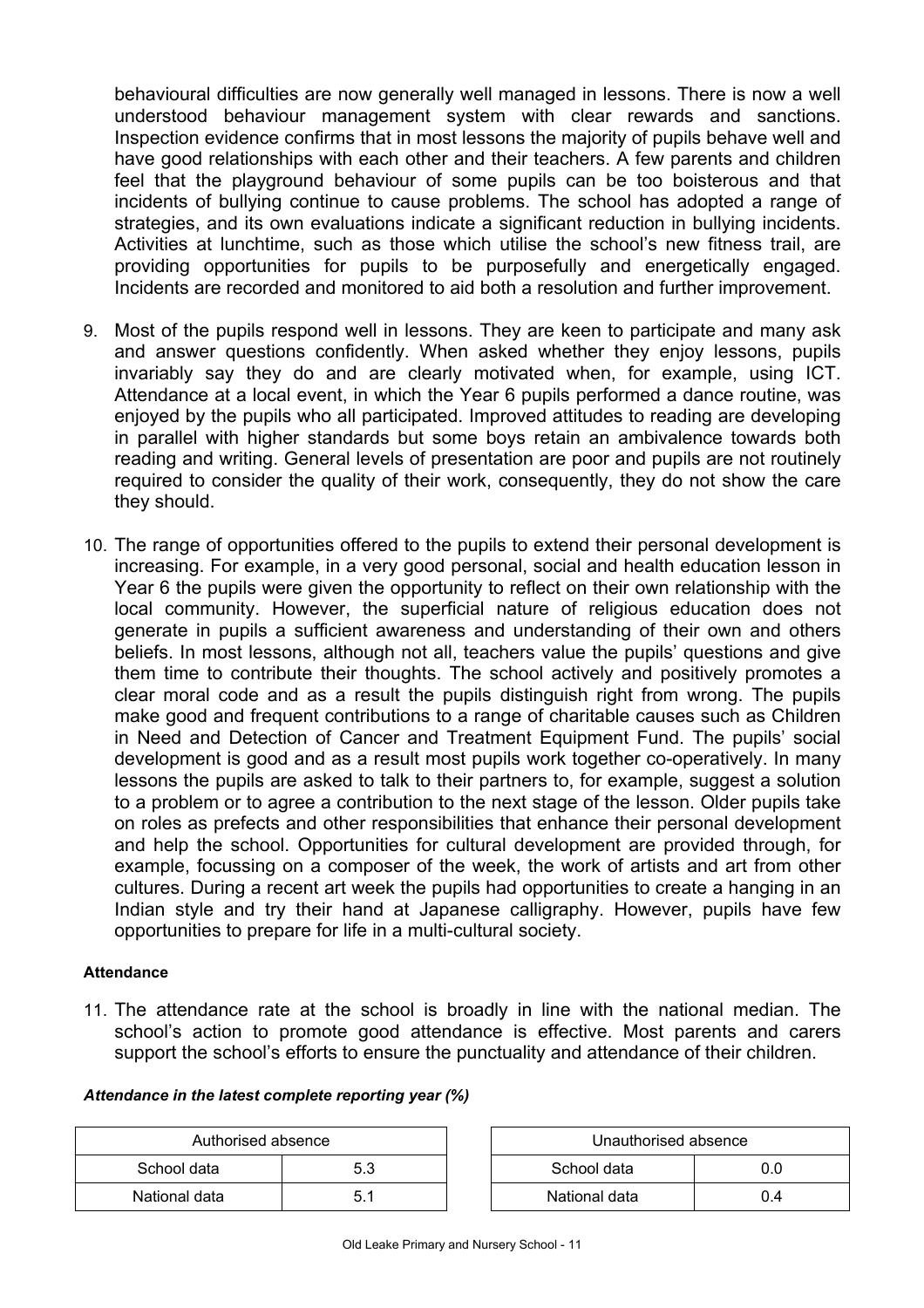*The table gives the percentage of half days (sessions) missed through absence for the latest complete reporting year.*

#### **Exclusions**

12. The school uses exclusion as part of its behaviour management strategy but is applied to a very small number of pupils. Where exclusion becomes necessary the school provides a programme of support, utilises external agencies and involves parents. There have been four exclusions in the current school year, of one child, of which two were lengthy. Procedures are followed but in this case the maximum number of days allowed in one school year has been exceeded.

#### *Ethnic background of pupils Exclusions in the last school year*

| Categories used in the Annual School Census |  | No of pupils<br>on roll | Number of<br>fixed period<br>exclusions | Number of<br>permanent<br>exclusions |
|---------------------------------------------|--|-------------------------|-----------------------------------------|--------------------------------------|
| White - British                             |  | 200                     |                                         |                                      |

*The table gives the number of exclusions, which may be different from the number of pupils excluded.*

# **QUALITY OF EDUCATION PROVIDED BY THE SCHOOL**

The quality of education provided by the school is satisfactory overall.

## **Teaching and learning**

The teaching, learning and assessment are satisfactory.

## **Main strengths and weaknesses**

- Strong teaching is helping to raise standards in Years 2, 5 and 6
- The teaching in the Foundation Stage is good
- Expectations of presentation are too low
- The effectiveness of marking is inconsistent

- 13. Teaching in the Foundation Stage is good overall, with some very good examples seen in the reception class. The teachers provide a wide range of purposeful activities based on thorough and detailed assessments of children's attainment and progress. There is a good balance between activities directed by adults and those initiated independently by children. Consequently, the children do well and make a good start.
- 14. The teaching in Years 1 to 6 is satisfactory. The high proportion of unsatisfactory teaching seen at the time of the last inspection has been significantly reduced. Only one poor lesson, in religious education, where the tasks did not match the needs of the pupils was seen. The improvement is the result of staff changes and professional development, clear targets in performance management and support from the headteacher and local authority officers. However, variations in the quality of teaching, and in its impact and effectiveness, remain. In Years 2, 5 and 6 most lessons are good and many are very good with the result that pupils do well in most subjects, but in Years 1, 3 and 4 the lessons are predominantly satisfactory. The support and improvements since the last inspection have resulted in pupils in Years 3 and 4 now making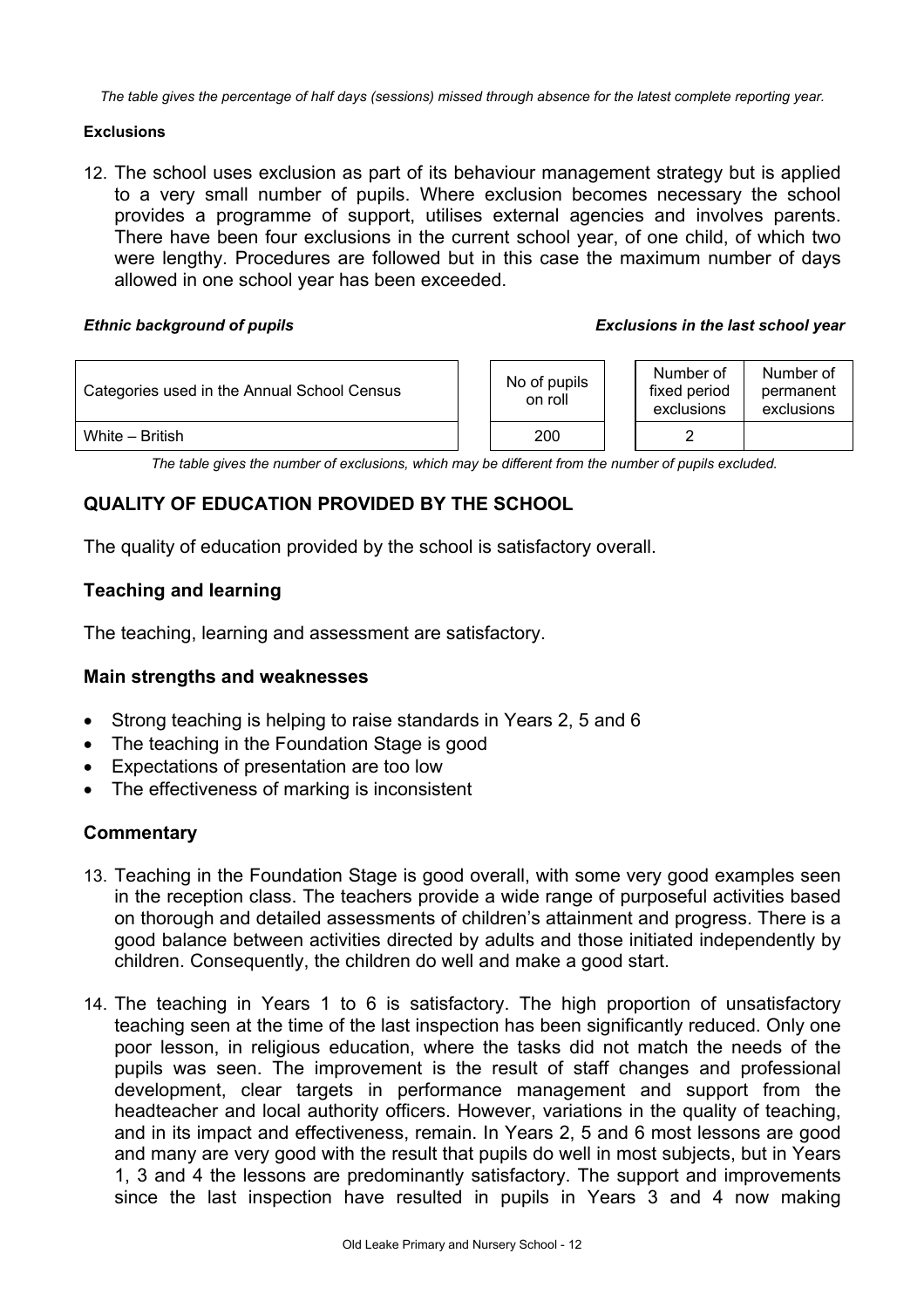satisfactory progress. The greatest consistency in the quality of teaching has been achieved in mathematics where pupils are now doing well. Nevertheless, some weaknesses remain, for example, in the teaching of writing, and further improvements are needed to provide the pupils with a consistently good quality of teaching that will ensure they achieve highly throughout the school.

- 15. The governors see the main priority for improvement as providing the pupils with consistently good quality teaching. Since her appointment the new headteacher and local education authority officers have frequently monitored the teaching, recording their observations and ensuring that the pupils are always satisfactorily taught. The school is making good use of programmes within the Primary National Strategy to bring about further improvement.
- 16. In Years 2, 5 and 6 lessons are always purposeful, well constructed and engage the pupils in learning. The teachers make it clear to the pupils what they are expected to learn and often review this at the end of the lesson to check how well the pupils have done. In these lessons the teachers inject energy and pace, which constantly keeps the pupils involved in the learning. In an English lesson in Year 5 the teacher was very clear about what the children were expected to learn; he challenged and engaged the pupils as they interpreted Walter de la Mare's, 'The Listeners'. The lessons moved seamlessly at pace through discussions and tasks about words and the meaning of phrases within the text. In Years 1, 3 and 4 pace and challenge are not used to such good effect and in some lessons the level of engagement is not as high. Consequently, progress is not as rapid.
- 17. In most lessons the teachers have high expectations of behaviour and manage any disruption skilfully utilising the school's behaviour management strategy. In general expectations are high but this does not extend the presentation of the pupils' work. Even where the teaching is strong sloppy presentation is accepted too readily. Most, but not all, of the classrooms provide the pupils with a tidy and well organised space that encourages learning.
- 18. Improvements have been made in assessment. The teachers have a good knowledge of the levels at which the pupils are working and are closely monitoring their progress, particularly in English and mathematics. The assessment co-ordinator keeps comprehensive records and has introduced end of unit assessment in all subjects. The use of curricular targets is providing groups of pupils with a clear target in the medium term but the marking of the pupils' work does not consistently provide them with a clear indication of how they can improve a piece of work or what they should aim to do achieve in the next lesson.

| Excellent | Very good | Good    | Satisfactory | Unsatisfactory | Poor | Very Poor |
|-----------|-----------|---------|--------------|----------------|------|-----------|
|           | 11 (31%)  | 12(34%) | 11(31%)      |                | (3%) |           |

#### *Summary of teaching observed during the inspection in 35 lessons*

*The table gives the number of lessons observed in each of the seven categories used to make judgements about lessons; figures in brackets show percentages where 30 or more lessons are seen.* 

## **The curriculum**

Overall the school provides a satisfactory curriculum.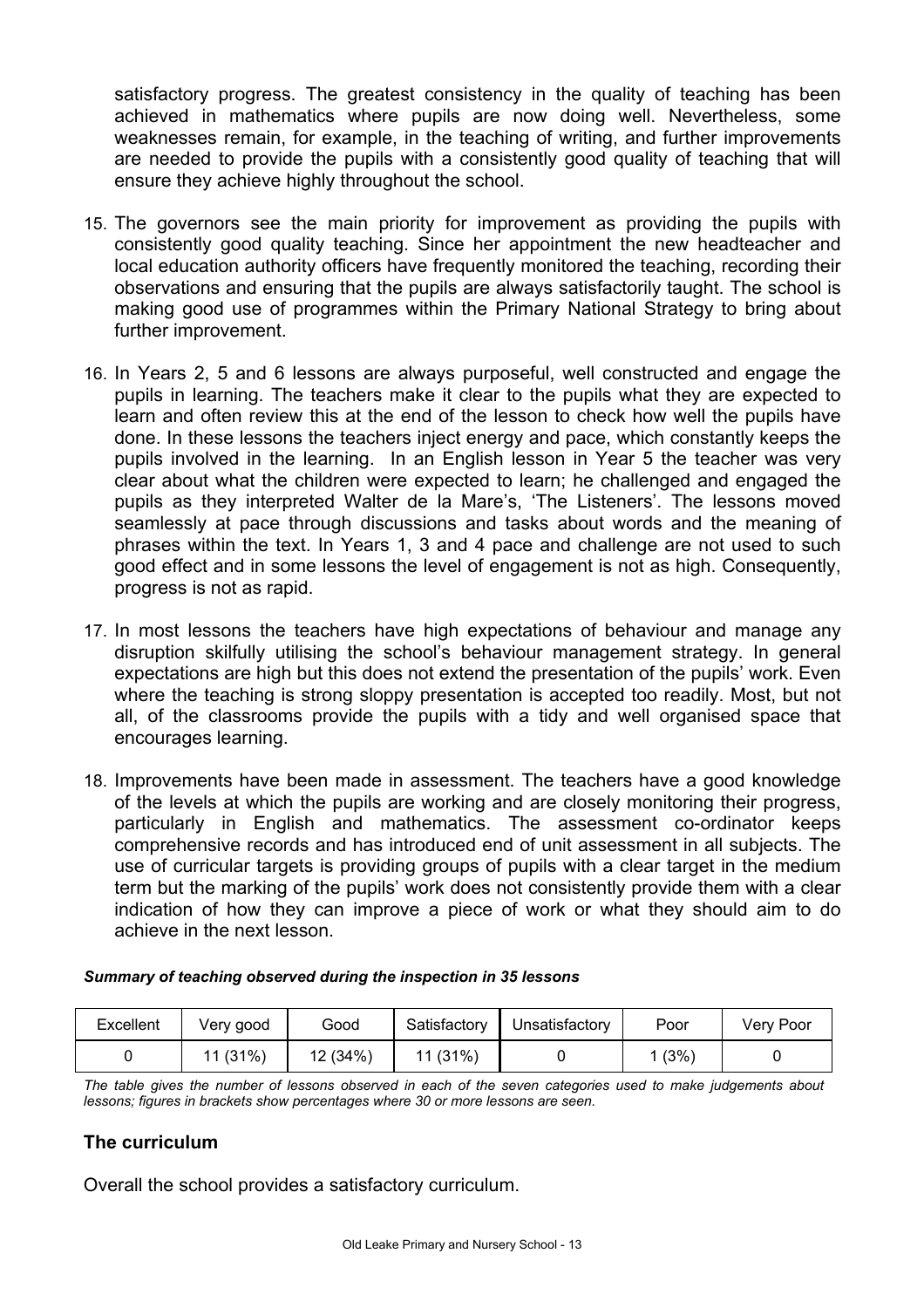## **Main strengths and weaknesses**

- The school has a good programme for the pupils' personal development
- The pupils have too few opportunities to use, apply and extend their literacy skills across the curriculum
- Religious education is not taught in sufficient depth
- The provision for extra-curricular activities is good

- 19. The curriculum for the youngest children is planned carefully to ensure access to all areas of learning and takes account of the different ways and rates at which children learn. The provision and resources for structured play have improved considerably since the last inspection and are appropriately used in both the indoor and outdoor settings. The curriculum for the Foundation Stage is good.
- 20. The curriculum, including the personal, social and health education programmes, utilises the national guidance and, taken overall, is satisfactory. The teachers employ a suitable range of strategies to ensure that all children, including those with special educational needs, receive their full entitlement. However, religious education is not studied in sufficient depth, or in a way that motivates the pupils and stimulates an enthusiasm for learning about major world faiths.
- 21. The quality and frequency of opportunities for the pupils to use their writing skills right across the curriculum are inadequate. The headteacher has worked successfully to reduce the dependency on worksheets but opportunities to write with a sense of purpose in a range of contexts are currently too few to support the school's drive to raise standards of writing. For example, in science, more could be done to ensure that the pupils write their findings in a detailed report following an experiment. At present the monitoring of the curriculum does not ensure that, for example, the pupils' writing or investigative skills in science build systematically as they move through the school. There is clear evidence that ICT is becoming increasingly embedded into the pupils' learning. A recent arts week illustrates well the schools commitment to creating a more stimulating and enjoyable curriculum.
- 22. Through the Intensifying Support Programme the school has been successful in establishing positive conditions for learning. In all rooms curricular targets and important learning strategies are prominently displayed to both prompt and stimulate the pupils.
- 23. The headteacher has taken over the role of special needs co-ordinator and has made considerable improvements to the quality of the provision. As a result, the school makes good provision for the pupils with special educational needs. Appropriate procedures identify the pupils' needs, and their parents are kept suitably informed. The school draws up individual education plans (IEPs) for all identified pupils and a good level of support is provided by the teaching assistants to help them achieve their targets. Pupils are sometimes withdrawn for focussed work in literacy or mathematics lessons. Alternatively, teaching assistants model the work to ensure that pupils understand what is being taught, for example, in mathematics lessons in Year 5. In this case she then effectively supported the pupils as they carried out their tasks. During the inspection teaching assistants were very well deployed to support pupils in lessons. For example, in physical education lessons they joined in, involved reluctant pupils and kept them involved to ensure that they participated in all of the activities.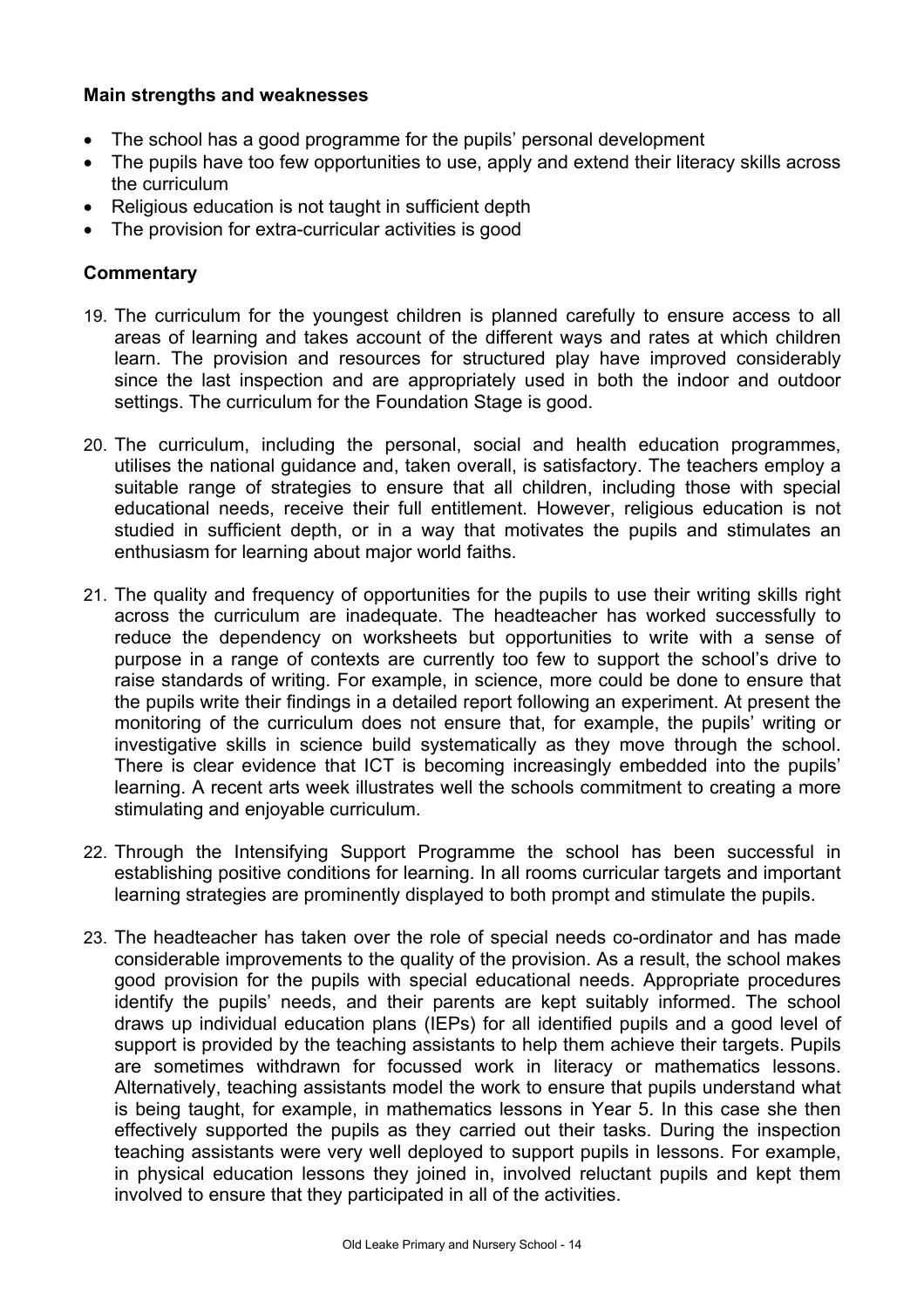- 24. Good extra-curricular provision extends and supports the curriculum. Parents are appreciative of this and after school clubs are very well supported. The pupils also have good opportunities to participate in musical activities in the community. There are good opportunities to perform at events, such as a recent the dance festival. Visits to places of interest enhance the curriculum. Links with the local secondary school are also effective in enhancing opportunities for mathematical learning and extending sporting opportunities.
- 25. There are sufficient qualified teachers for the number of pupils on roll. The accommodation and resources are good and recent improvements are particularly evident in the Foundation Stage. The library and computer suite provide good central areas to extend learning and are well used by the pupils.

## **Care, guidance and support**

The school provides good and effective pastoral care. The provision for support, advice and guidance based on monitoring is satisfactory. The involvement of pupils through seeking, valuing and acting on their views is good.

## **Main strengths and weaknesses**

- Procedures to ensure pupils work in a healthy and safe environment are very good
- Induction arrangements for pupils are good
- The majority of pupils have a good and trusting relationship with one or more adults in the school

- 26. The school has a caring ethos. The headteacher and her staff are very approachable, caring and fully committed to the welfare of the children in their charge. Relationships between adults and children are secure and grounded in mutual respect. The school's child protection procedures are secure and fully understood by all members of staff. The school's arrangements for pastoral care, for example, first aid provision, are very good. Supervision at breaks and lunchtime is alert and vigilant and the standard of care is effective.
- 27. The governing body and headteacher take their health and safety responsibilities very seriously. All the required checks and inspections, including risk assessments, are regularly carried out and properly recorded. Consequently, children work and play in a safe and secure environment.
- 28. Teaching assistants provide very good support to teachers and pupils. The tracking of pupils' progress and academic achievement is now firmly established and increasing use of this information is made to plan appropriate work and inform support and guidance for the pupils. In the Foundation Stage the children's progress is carefully monitored. Those pupils with special educational needs are well supported. This has a positive impact on the standards they achieve and the personal development of most of these pupils.
- 29. The School Council provides a good platform for pupils to put forward their views about the school. Teachers regularly talk to children and encourage them to voice their opinions. In discussion the children agree that their ideas are listened to.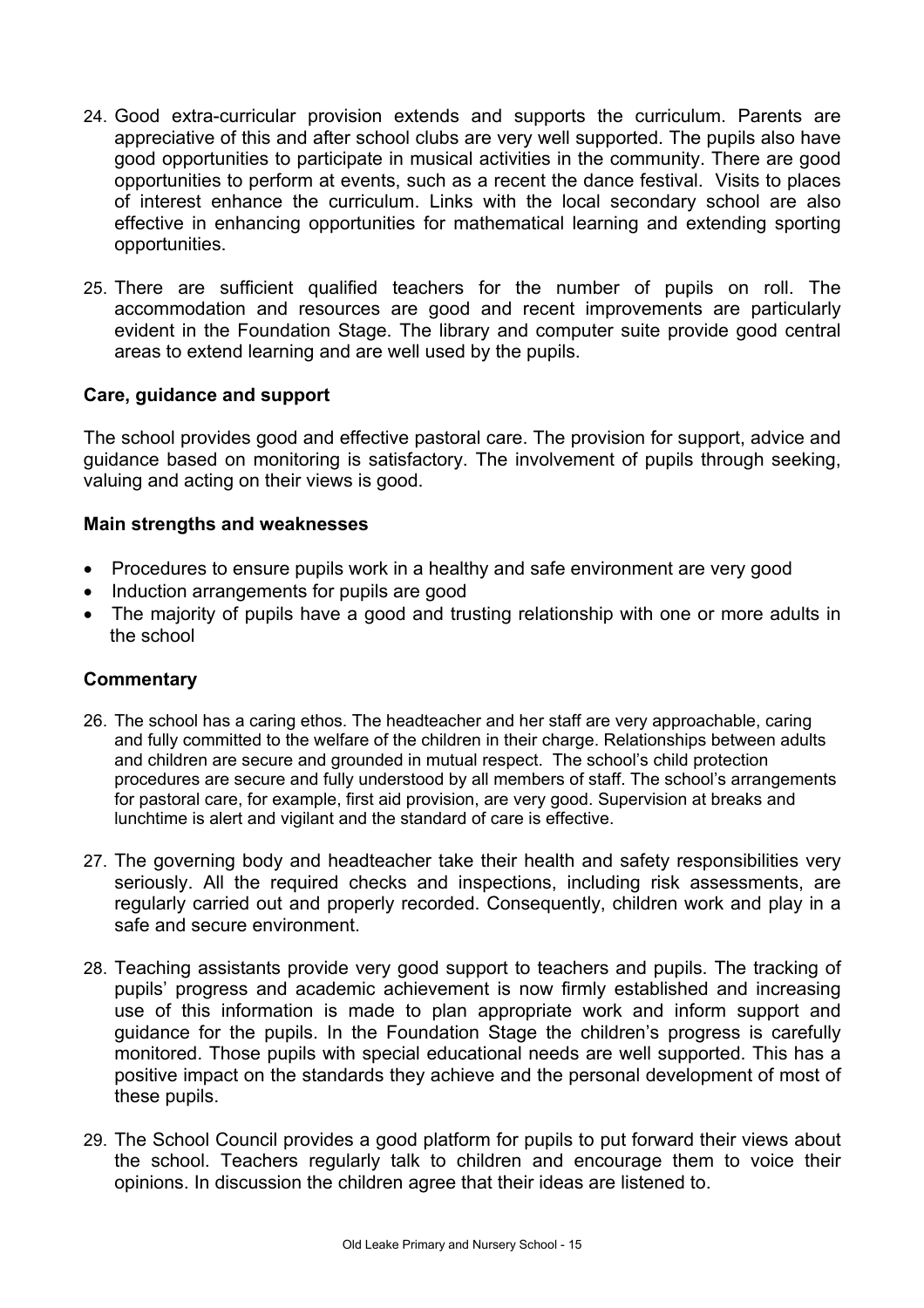## **Partnership with parents, other schools and the community**

Links with parents, the community and with other schools are good.

## **Main strengths and weaknesses**

- Parents contribute well to pupils' learning at school and at home
- Information for parents about the school is good
- Parental satisfaction with the school is only satisfactory
- There are good educational links with other schools

## **Commentary**

- 30. Links with parents are good. The level of parental satisfaction has improved since the last inspection but there are still parents who are unhappy with some aspects of the school. A few parents remain concerned about bullying while others feel the situation is much improved. During the inspection the headteacher and her staff were available to parents at the start and end of each school day and were very approachable and welcoming. A good number of parents help in classrooms and around the school, and are willing to accompany children on out of school visits. There is good support for home reading and homework. The Friends of Old Leake School (FOOLS) is well supported and raises considerable funds for the school.
- 31. The provision of information about all aspects of school life is good. The school prospectus is attractive and informative. The current prospectus omits one item of statutorily required information; rates of pupils' authorised and unauthorised absence. The governors hold an annual meeting with parents and publish a comprehensive annual report. Parents receive regular newsletters, which include information about policy reviews for their comment, and appropriate letters about events and activities. Parents of children with special educational needs (SEN) are kept well informed and fully involved in their children's education.
- 32. A significant number of parents do not agree that they are well informed about their children's progress. Inspection evidence did not support these parents' views. Parents are given a written annual progress report that clearly states the progress made and sets formal targets for improvement. They are also offered the opportunity to attend appropriate consultation evenings each year.
- 33. The school uses the local and wider community well. The school hosts Family Literacy Courses jointly with a local college. Pupils are taken on a very good range of visits and benefit from meeting a range of community visitors, which supports their personal development. Good relationships and productive links with the main receiving secondary schools ensure a smooth transition to the next stage of their education.

## **LEADERSHIP AND MANAGEMENT**

The leadership, management and governance are satisfactory.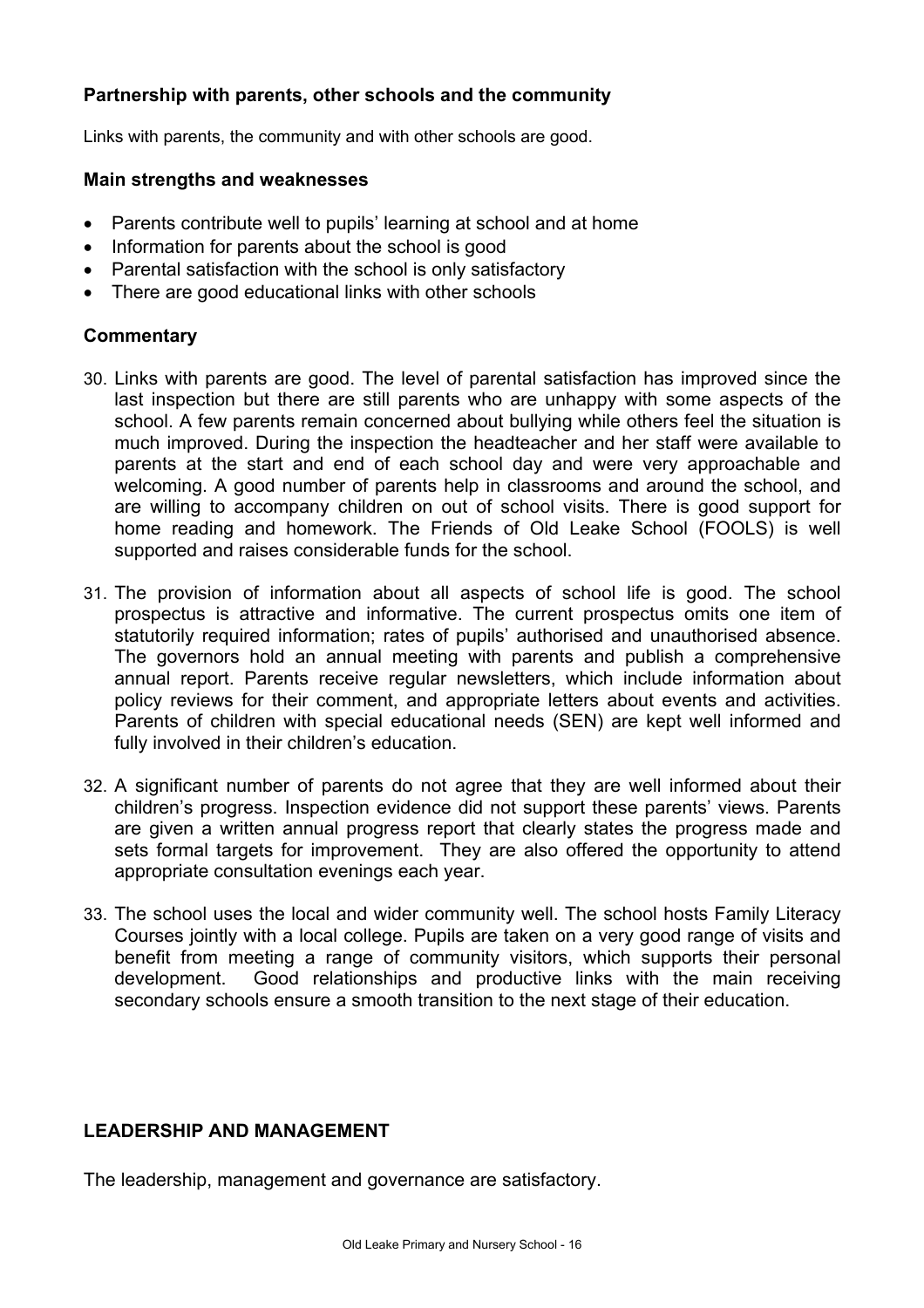## **Main strengths and weaknesses**

- The headteacher, governors and staff team work together well
- The headteacher provides strong and effective leadership
- The monitoring of the teaching and the curriculum is comprehensive, but not incisive enough
- Not all co-ordinators are influential enough

- 34. The headteacher has been effective in leading the school's recovery and tackling its key weaknesses. Improvements in behaviour and its management have helped to create the conditions where purposeful learning can take place. The headteacher, working with local authority officers, has utilised the Intensifying Support Programme, to provide a sharp focus for raising standards. Working with, for example, the mathematics coordinator considerable improvement has already been secured. The leadership now provides a clear direction for the school's work; it is also realistic and aware that there is still much to do. There is a strong commitment and a capacity to improve further.
- 35. The governing body supports the school effectively. It compares the school's performance with that of others, consults with local education authority officers about the school's effectiveness and is clear about where the school needs to improve further. The headteacher's reports to the governors are comprehensive and keep them fully informed about important aspects of the school's work and the effectiveness of improvement activities. The governors also make frequent visits to find out for themselves what is happening in the school. They visit lessons and meet with coordinators and report their observations to their colleagues. Consequently, they can see for themselves how the school operates and they have a clear view of its strengths and weaknesses. One governor commented; 'we are progressively moving to where we want to be'.
- 36. The school improvement plan gives a clear outline, not only of the areas for improvement but also the context within which the plan is to be implemented. The plan is strategic and based on the monitoring of progress made in the recent past. It is backed by raising attainment plans and takes account of an analysis of the pupils' progress. The headteacher works with co-ordinators and governors to identify issues and areas for improvement. This process has helped to focus, for example, on improving teaching, learning and raising standards, which have consequently improved steadily.
- 37. The headteacher provides clear leadership. Positive relationships and effective teamwork result in a shared direction for further improvement. The subject leaders monitor the provision made for the pupils, but not the effect that this has on the pupils' achievements. The monitoring of teaching, whilst frequent and constructive, focuses heavily on teaching methods and the management of the pupils and less on its impact on achievement. Similarly, scrutiny of examples of the pupils' work highlights broad trends of improvement and weaknesses. These activities provide useful information but are not consistently influencing interventions to drive standards higher. Steps to remedy evident weaknesses are sometimes not taken rapidly enough and have yet to secure consistently high expectations of presentation of the pupils' work or a consistent approach to marking which helps the pupils to improve their work.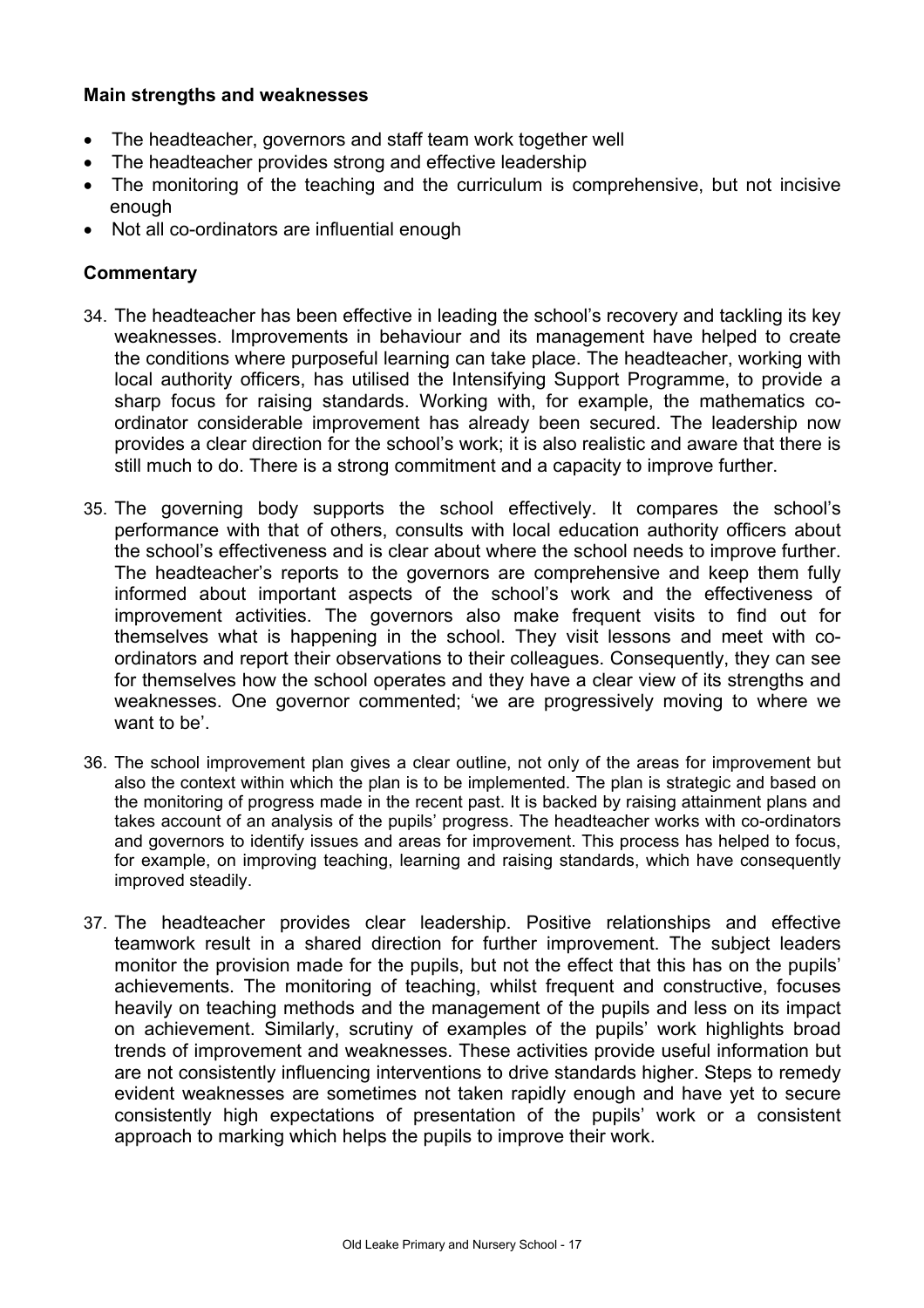38. Improvements to everyday management of the school ensure it runs smoothly. Efficient administrative support allows the headteacher to focus her efforts on raising standards further.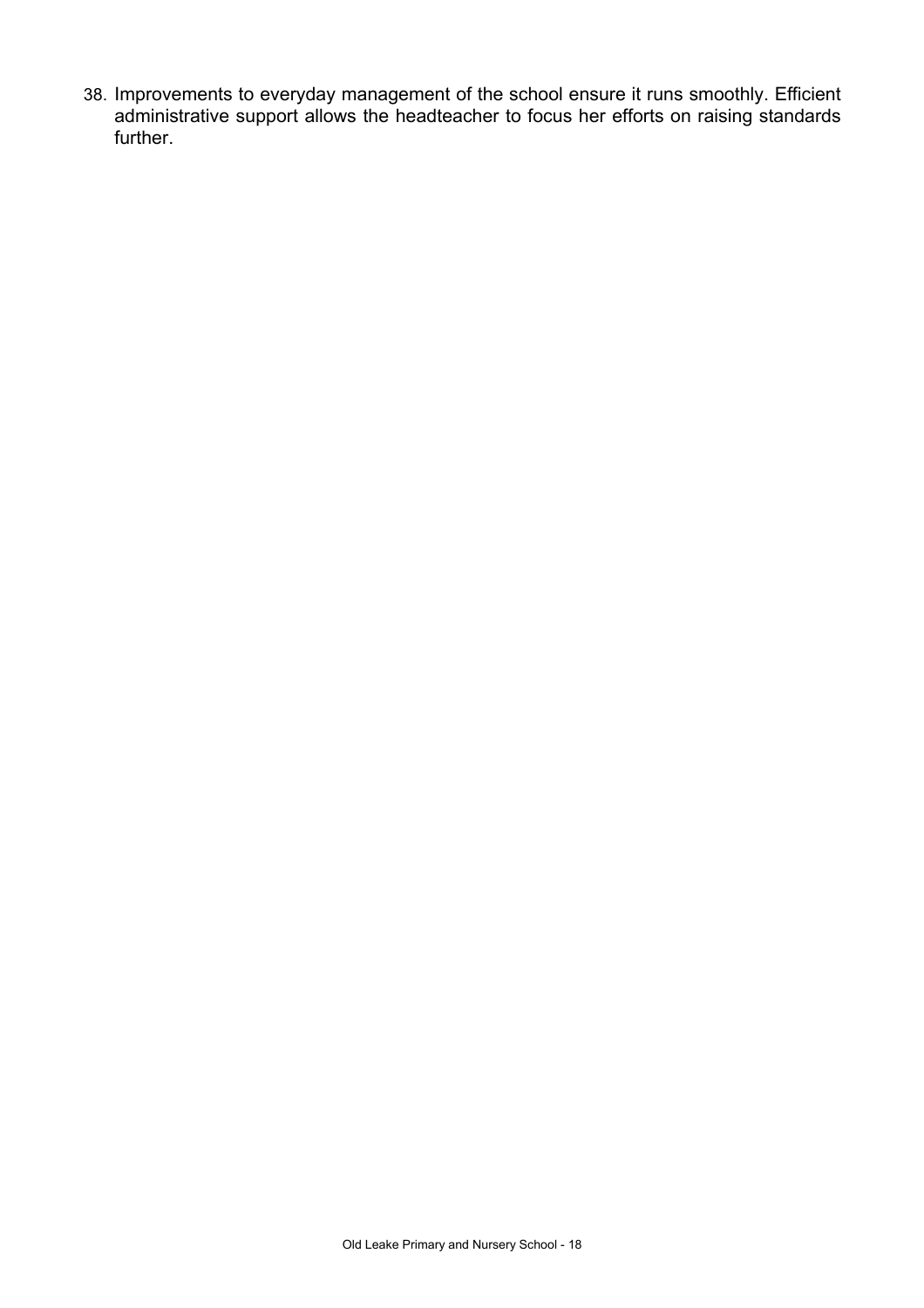# *Financial information*

## *Financial information for the year April 2003 to March 2004*

| Income and expenditure $(E)$ | Balances $(E)$ |                                  |
|------------------------------|----------------|----------------------------------|
| Total income                 | 528 139        | Balance from previous year       |
| Total expenditure            | 521 178        | Balance carried forward to the r |
| Expenditure per pupil        | 2470           |                                  |

| Income and expenditure $(E)$ |         | Balances (£)                         |       |
|------------------------------|---------|--------------------------------------|-------|
| Total income                 | 528 139 | Balance from previous year<br>24 400 |       |
| Total expenditure            | 521 178 | Balance carried forward to the next  | 6 691 |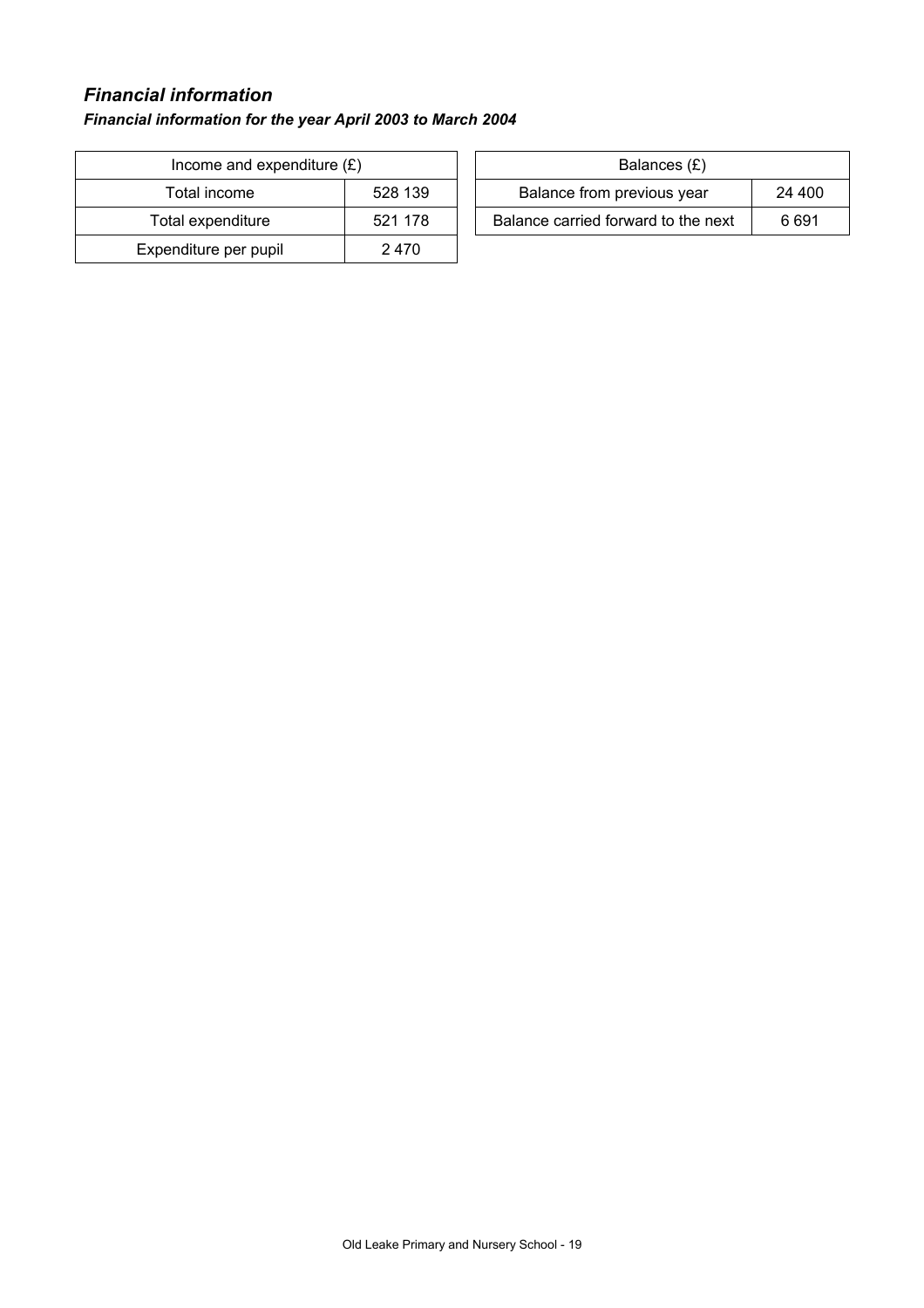## **PART C: THE QUALITY OF EDUCATION IN AREAS OF LEARNING SUBJECTS AND COURSES**

## **AREAS OF LEARNING IN THE FOUNDATION STAGE**

39. The children are taught in a part-time nursery, where there are currently 18 pupils and a reception with 17 full-time pupils. The teaching is good and particularly strong in the reception class. Leadership of the Foundation Stage is satisfactory. The co-ordinator sets a good example and she and the part-time nursery teacher work well together, providing good continuity between the two classes. Outdoor equipment and resources are much improved. They are plentiful and of a good quality.

## **PERSONAL, SOCIAL AND EMOTIONAL DEVELOPMENT**

Provision in personal, social and emotional development is **good.**

## **Main strengths and weaknesses**

- Routines are soon established and there are high expectations of behaviour
- Independence is fostered effectively

## **Commentary**

40. Many children have difficulty separating from their parents when they first start school in the nursery. The teachers are sensitive to individual needs and show patience and understanding, establishing clear rules and expectations. As a result, the children soon learn to feel safe and secure and settle happily into the daily routines. They are encouraged to be independent and show respect for themselves and others and their belongings. Children learn to co-operate, sharing the attention of adults and negotiating turns with equipment and resources. Adults emphasise the importance of listening and taking turns. Children achieve well because of consistently good teaching in this area. By the time they are ready to move into Year 1, the children respect the rules and conventions of the classroom. They choose their own activities with growing independence and reach standards in line with those expected.

## **COMMUNICATION, LANGUAGE AND LITERACY**

Provision in communication, language and literacy is **good.**

#### **Main strengths and weaknesses**

- The children good progress in speaking and listening
- There are good systems for assessing children's development

## **Commentary**

41. While some children are articulate and confident speakers when they start in the nursery, others are shy and reluctant to talk. They lack confidence, have a limited vocabulary and their speech is often unclear. There are well planned opportunities in both the nursery and reception to develop speaking and listening skills. Adults work hard to encourage children to talk and explain their thoughts through timely interventions during activities. Through expressive story reading and the good provision of resources, children develop a lively interest and enthusiasm for books and stories. The basic skills of reading are well taught and children make good progress in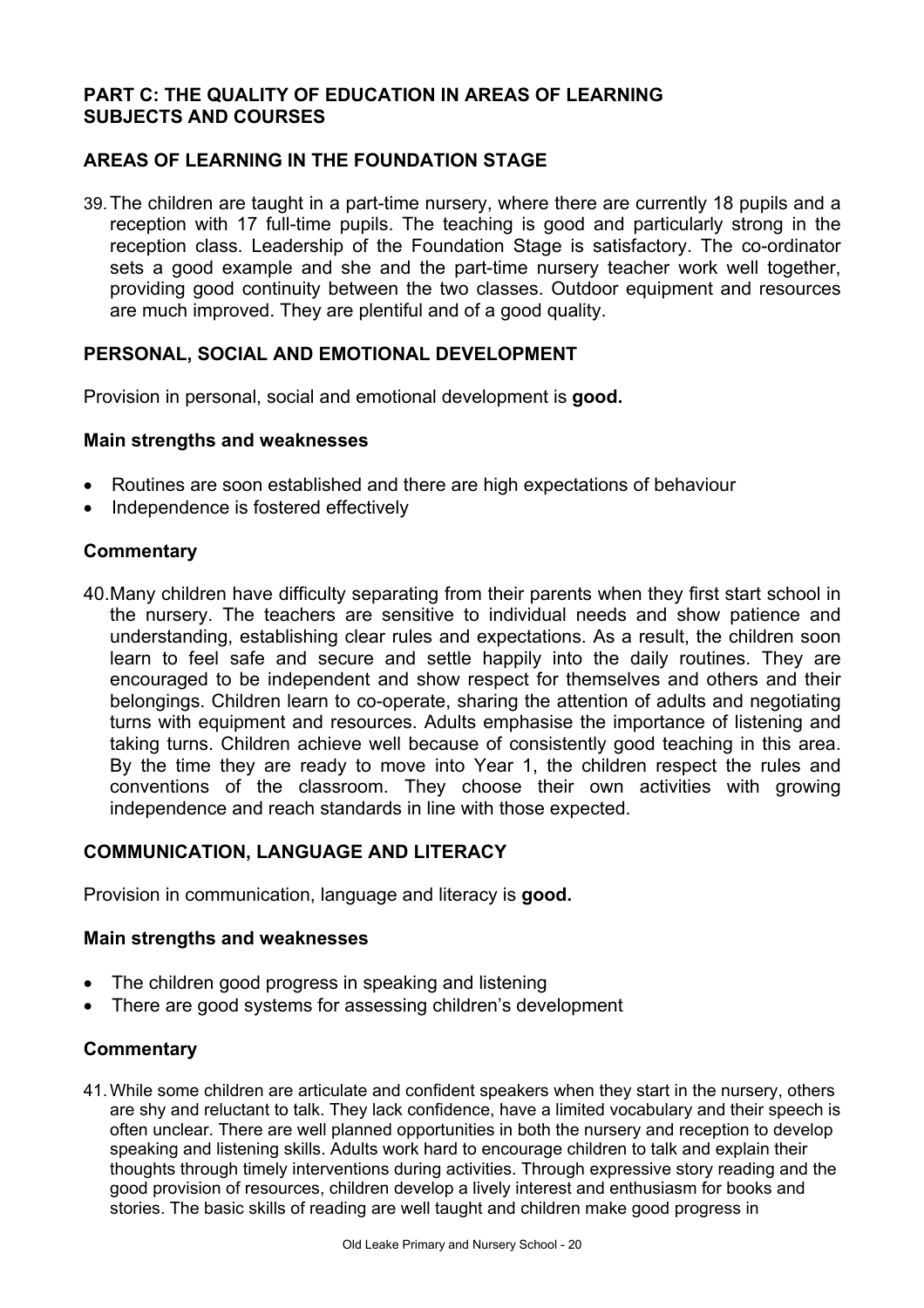developing their knowledge of letters and sounds. They participate in a wide range of interesting and relevant activities and begin to write for real purposes, such as making shopping lists and taking orders during stimulating and exciting role-play activities. The teachers and assistants set clear targets and make effective use of assessment procedures to plan thoughtfully for the next stage in children's learning. By the end of reception, standards are in line with those expected.

## **MATHEMATICAL DEVELOPMENT**

Provision in mathematical development is **good.**

## **Main strengths and weaknesses**

- A good variety of purposeful and relevant practical mathematical activities aid progress
- Teaching assistants reinforce learning well

## **Commentary**

42. In the nursery, children enjoy singing number rhymes and participating in a wide variety of practical counting, sorting and matching activities, both indoors and out. When they play hopscotch, they learn to recognise and order numbers and begin to understand the principles of subtraction during action songs. Achievement is good. By the end of reception most children count and order numbers to ten and the most able add and subtract with a growing knowledge of simple number bonds. They use vocabulary, such as 'more' or 'less' and 'longer' and 'shorter' and have a secure knowledge of basic shapes, including, for the more able, a hexagon. In a well thought out lesson in reception, children of all abilities made significant progress in the recognition of coins. They grew increasing confident and relished using real money during practical shopping activities. The teachers make good use of assistants who develop mathematical vocabulary to a good extent and involve children effectively through focused and challenging questioning to develop thinking skills. The teaching is good.

## **KNOWLEDGE AND UNDERSTANDING OF THE WORLD**

Provision for knowledge and understanding of the world is **good**

#### **Main strengths and weaknesses**

• An interesting variety of stimulating activities, visits and resources promote learning effectively

#### **Commentary**

43. Children in the nursery come to school with mostly limited levels of knowledge and understanding of the world, often lacking the vocabulary to describe everyday objects. The teachers provide good opportunities to investigate and explore objects and materials in the world around them through a range of worthwhile well-planned directed activities. Children show high levels of interest and curiosity when they experiment with materials such as sand, water, dough and construction equipment in the nursery. In reception, they record weather patterns and investigate melting ice and how to change milk to butter. They plant seeds and dig for worms, growing in knowledge and understanding of living things. Adults involve themselves purposefully in children's play, asking questions to promote enquiry and thinking and encouraging delight in the environment, such as the softly falling snow. Many visits and visitors enhance the provision and help to develop children's cultural understanding. Children learn about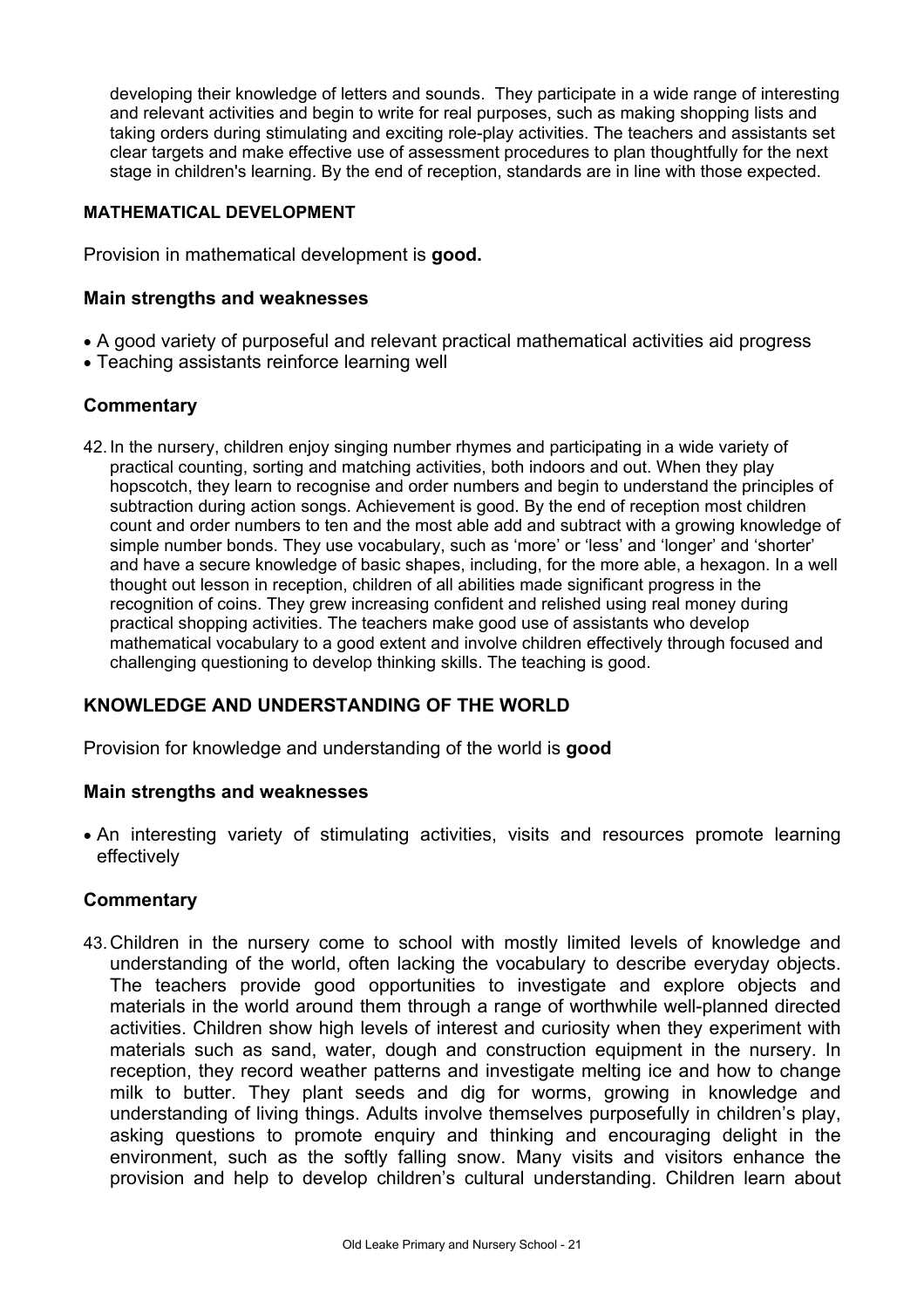Chinese customs through stimulating role-play and the good use of good quality resources. Teaching and learning are good and children achieve well.

## **PHYSICAL DEVELOPMENT**

Provision for physical development is **good.**

#### **Main strengths and weaknesses**

• The teachers create planned opportunities for purposeful physical activities

## **Commentary**

44. The recently enhanced outdoor area provides a safe, secure and inviting environment. Children in the nursery participate in a wide variety of purposeful physical activities on both hard and soft surfaces. They run over and around obstacles with increasing confidence and control; they climb over tyres, throw balls and bowl hoops. Children show awareness of others when they have the opportunity to pedal and manoeuvre a good range of wheeled toys. They learn to handle and manipulate small construction equipment, scissors, brushes and writing tools with increasing control. Fine motor skills are developed well during pouring activities in the nursery and children show high levels of co-ordination. As a result of good challenge and guidance from adults, children in reception learn to improve their skills of throwing and catching to a very good extent. Individuals kick balls accurately to one another and through targets. Teaching is good and children achieve well.

## **CREATIVE DEVELOPMENT**

Provision for creative development is **good.** 

#### **Main strengths and weaknesses**

- The children have frequent opportunities to experiment with materials and media
- They enjoy taking part in role play activities and show imagination

#### **Commentary**

45. There are good opportunities in both the nursery and reception for children to experiment with colour, texture and shape through a wide range of interesting painting and craft activities. Children express their ideas with confidence and imagination, producing a variety of lively drawings, patterns, models and paintings. They confidently participate in role-play activities such as a Chinese restaurant and a very well resourced village shop. Reception children are engrossed in assisting shoppers and giving receipts according to their chosen roles. Adults provide good resources and guidance, knowing when it is appropriate to intervene in children's play to ensure good progress. Teaching and learning are good and children achieve well because of the provision of relevant and well-integrated activities across many different areas of learning.

## **SUBJECTS IN KEY STAGES 1 and 2**

#### **ENGLISH**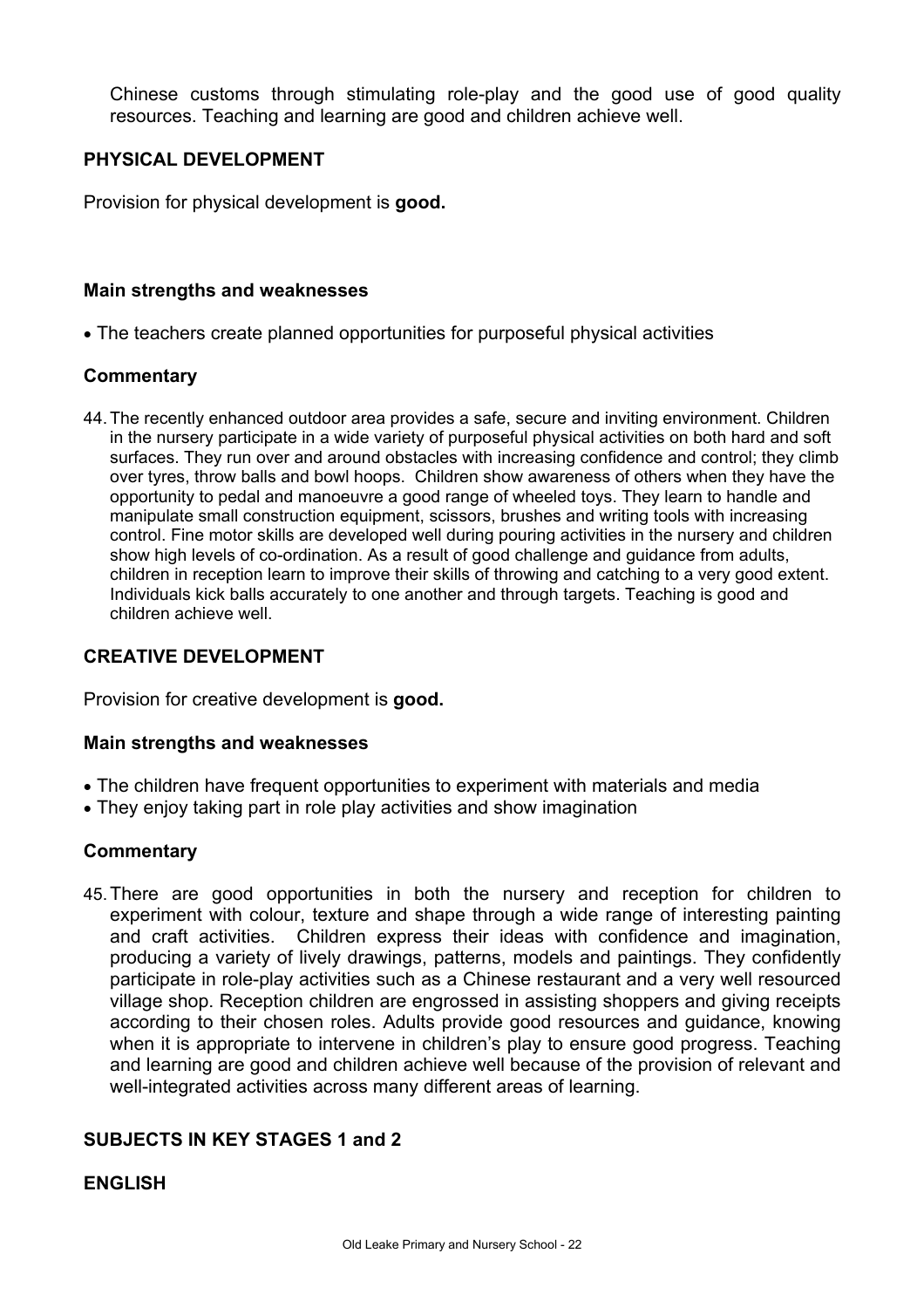Provision for English is **satisfactory.** 

## **Main strengths and weaknesses**

- The standard of writing is improving but is not yet high enough
- The development of pupils' speaking and listening is good
- Expectations of the presentation of the pupils' work are too low
- The quality of teaching is strong in Years 2, 5 and 6

- 46. The emphasis placed on raising standards in English is bearing fruit. In Years 2 and 6 standards in speaking and listening and reading are now broadly average. More pupils are likely to reach the higher levels because of increasing levels of challenge in teaching. Standards in writing are improving but remain below average because progress is still inconsistent as the pupils move through the school. Effective intervention strategies have already raised standards of reading and spelling and their impact is becoming evident in writing. Inspectors saw examples of very good teaching in Years 5 and 6 where pupils often achieve at a rapid rate. Overall, achievement is satisfactory.
- 47. The teachers and the teaching assistants place considerable emphasis on developing speaking and listening skills. In many lessons, the pupils are successfully encouraged to listen respectfully to adults and one another. By the end of Year 2, pupils are confident to communicate their ideas to adults and one another individually and in pairs and groups. The pupils make very good progress in Years 5 and 6, where good relationships, lively and challenging questioning and opportunities for discussion encourage pupils to respond thoughtfully and present their answers coherently. Pupils of all abilities communicate with confidence and enthusiasm, the more able using complex sentences and descriptive language. They achieve well and reach satisfactory standards by the end of Year 6. The teaching of speaking and listening is satisfactory overall. The teachers make good use of questioning and drama and this leads to increased confidence, but in some lessons teachers' introductions are over long, which reduces opportunities for pupils to contribute.
- 48. The school promotes reading well. In the last two years, there has been a more cohesive approach to reading. New and improved intervention strategies, including regular and frequent reading to adults, a buddy system, reorganisation of the reading scheme and refurbishment of the attractive library have contributed to improved standards. The majority of pupils enjoy reading a suitable range of books that are well matched to their levels of ability. By the end of Year 2, pupils have an increasing awareness of sounds, blends and rhymes. They mostly read with enthusiasm and accuracy, taking appropriate account of punctuation and print conventions. Pupils use a range of strategies to successfully decode unfamiliar and difficult words. Their understanding of vocabulary is more limited. An increasing number of pupils reach the higher levels, reading with expression and understanding and empathising with characters to a good extent. Pupils make good progress in Years 4 and 5 and, by the end of Year 6, are independent and competent readers. They reach average standards but, for some less able pupils, poor command of spoken English leads to stilted reading and a lack of fluency. Teaching of reading is good overall, with pupils achieving well.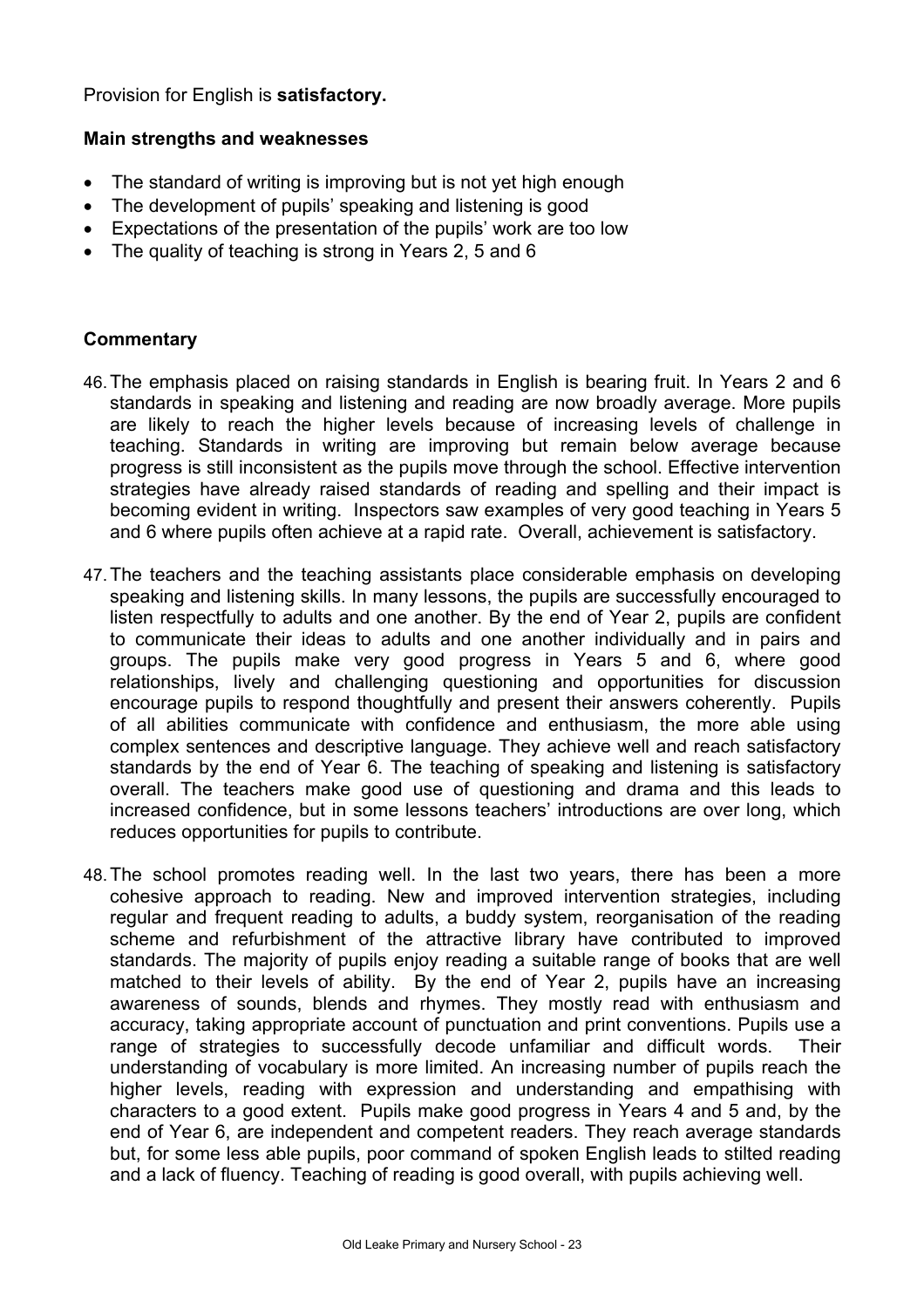- 49. Standards of writing are below average at the end of Years 2 and 6. There is comprehensive coverage of skills through the National Literacy Strategy and, by the end of Year 6, pupils show good knowledge and understanding of language. In Years 5 and 6, there is an interesting and stimulating variety of language activities to promote and develop skills for relevant purposes. Pupils write letters, play scripts and poems; they record interviews, arguments and make lists. However, these are often in the form of short and isolated exercises, too often using inappropriate work sheets. The appropriate concentration on pupils' oral skills often leads to insufficient time being spent on writing within lessons. Teachers in some year groups do not pay enough attention to the application or consolidation of these skills through relevant and purposeful activities across the curriculum. Opportunities to write imaginatively at length using pupils' developing skills are limited. Work is not often matched closely enough to pupils' prior attainment and the pupils continue to make grammatical errors in basic sentence construction. There are good and improving standards of spelling. Pupils learn groups of words in a systematic and thorough manner, revisiting their errors through good individual support from teaching assistants. Good standards in pupils' handwriting books are not reflected in their everyday writing.
- 50. The quality of teaching and learning is satisfactory overall. Lessons are well planned and structured to provide an interesting variety of activities. The teachers make learning objectives clear and explicit. In the best lessons, in Years 2, 5 and 6, teachers use challenging questions in very good lessons to stimulate pupils to think creatively, using their growing knowledge of language to develop imaginative independent stories. However, there are still inconsistencies. Pupils' books show that pupils in other year groups do not build sufficiently well on their previous learning. In spite of a new marking policy teachers sometimes have low expectations of the accuracy of basic grammatical skills and of the presentation of work.
- 51. Pupils with special educational needs make good progress towards the targets in their individual education plans because they are well supported by learning support assistants.
- 52. English has a temporary co-ordinator with a permanent teacher taking over the reins at the start of next term. Sustained and influential leadership is now required to consolidate and extend improvements, particularly in writing. Systems for target setting are providing a clear focus for writing. However, monitoring does not achieve a precise enough measure of the impact of improvement activities on the standards the pupils attain.

#### **Language and literacy across the curriculum**

53. Pupils have growing opportunities to reinforce and extend their spoken language skills in other areas of the curriculum. In Years 1 and 2, pupils develop their speaking and listening when they plan and record questions to put to a visiting paramedic. However, though there are some instances of good opportunities for pupils to write in other areas of the curriculum, for example, pupils in Years 1 and 2 produce 'eye-witness' accounts of the Fire of London, overall there are too few opportunities for writing in other areas, in some subjects because worksheets are overused.

## **MATHEMATICS**

Provision for mathematics is **good.**

#### **Main strengths and weaknesses**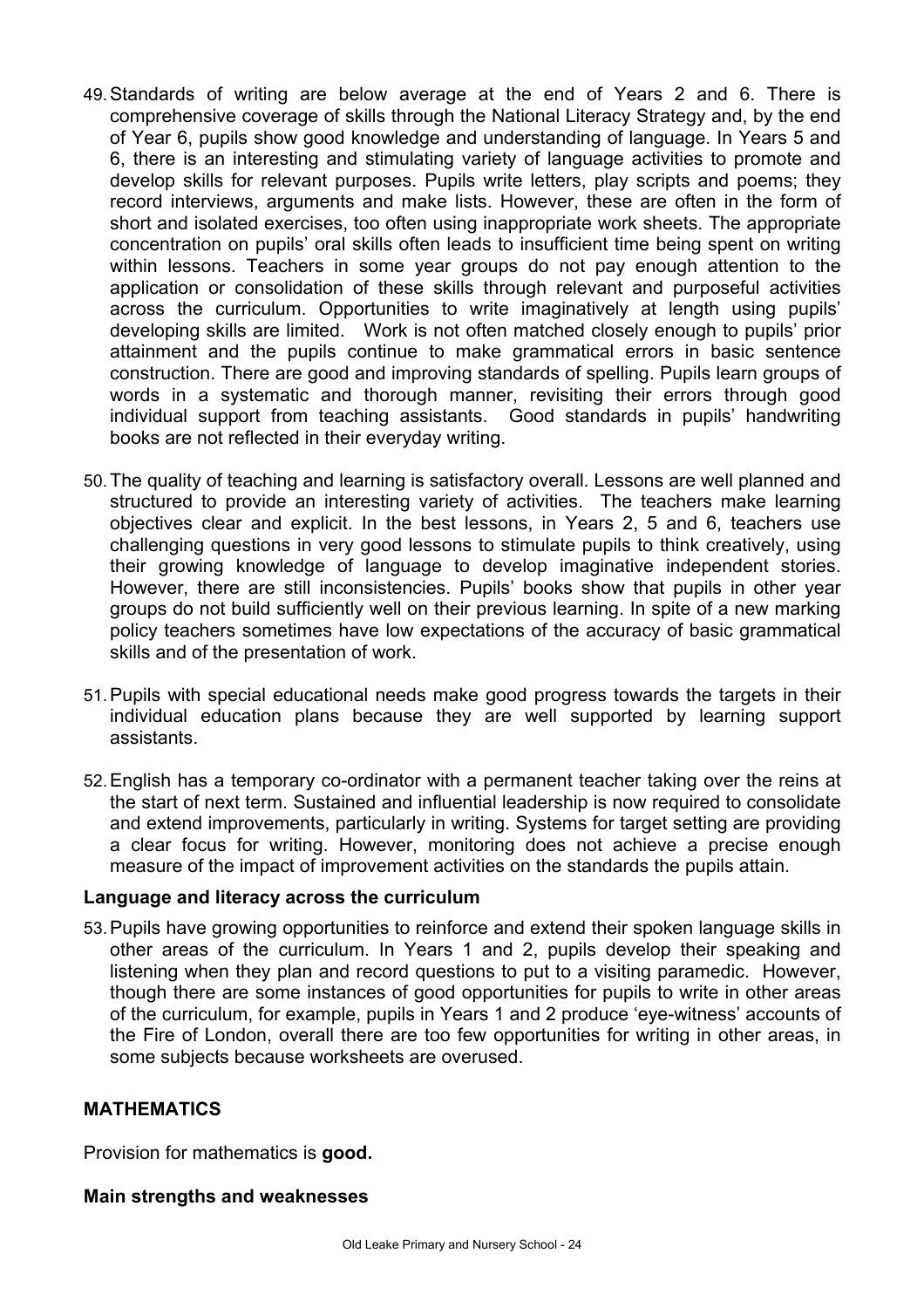- Standards are improving and the pupils are achieving well
- The teaching is good
- Marking does not tell the children how to improve their work
- Teachers make effective use of ICT and other resources to motivate learning

- 55. At the time of the last inspection standards were judged to be average and, although most pupils in Years 2 and 6 reached the expected levels, very few pupils exceeded them. The results of national tests fell sharply in 2003 but recovered in 2004. The current Year 6 pupils are achieving well and on track to build on these improvements. Standards in mathematics continue to improve throughout the school and most pupils are achieving well because much of the teaching is consistently good.
- 56. The teachers have good subject knowledge, plan their lessons well, use resources effectively and match tasks to the needs and abilities of the pupils. The more able pupils are challenged and interested. In the best lessons the teachers move pupils swiftly through a series of challenging tasks. They question, prompt and explore, giving the pupils the opportunity to think, discuss and hypothesise. For example, in a Year 5 lesson children examined polygons and were able to hypothesise on their properties, measure angles and draw lines of symmetry on regular and irregular shapes. The teachers have high expectations of their pupils' behaviour and concentration but they pay too little attention to standards of presentation. Relationships are very good; pupils respond to a secure, warm atmosphere that encourages them to take risks and attempt answers. They become confident and articulate and, as a consequence, are able to extend their knowledge and understanding.
- 57. Learning is generally good because the work is stimulating and well paced and there is an expectation that children will use mathematical thinking to solve problems for themselves. In Years 5 and 6 the pupils enjoy unpicking mathematical problems and debate and explain their ideas in small and large groups. For example, Year 6 pupils can select the best methods of calculating the area of a compound shape. A project on a barn conversion in Year 6 generated a wide range of mathematical investigations, which included calculation of areas of the garden for the creation of a lawn and areas for pets and calculation of the number of bricks and tiles required.
- 58. Teaching assistants make an effective contribution to lessons by helping the pupils to maintain their concentration and by supporting the less able. They also contribute to intervention strategies such as Springboard. Here they demonstrate good teaching of small groups.
- 59. In all year groups pupils of all abilities achieve well in lessons. Work in books shows progression but presentation in some year groups is untidy and impedes the setting out of calculations. Teachers assess pupils within lessons through probing questions and the use of the whiteboard. The pupils are generally aware of what they are about to learn because the objectives for the lessons are shared. However, pupils are not given the opportunity to assess their own learning and marking does not always inform them about how well they are doing or what they need to do to improve their work.
- 60. Throughout the school staff and pupils use ICT effectively. One class has an interactive whiteboard and others use well prepared presentations. For example, in Year 2 the teacher captured the imagination of her class when she used the technology to model the creation of a graph. The large screen image was then labelled by the pupils, who quickly grasped the concept of presenting and analysing data in this way. In Year 5 the pupils enjoy using the interactive whiteboard to, for example, rotate shapes or complete calculations.
- 61. There has been good improvement in mathematics since the last inspection. A new subject leader has laid a solid foundation for the management and further improvement of mathematics.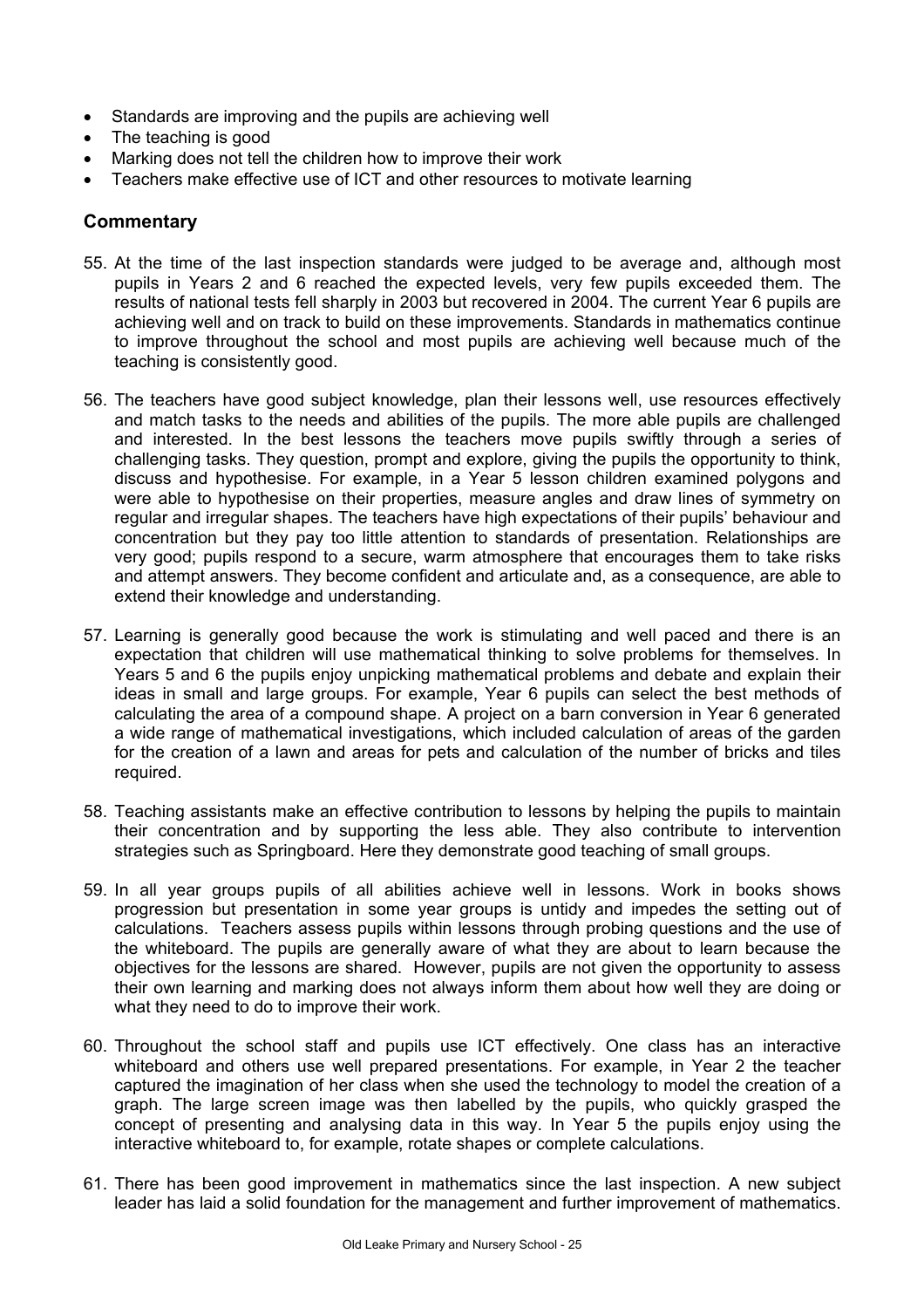He has identified strengths and weaknesses in the curriculum and provides a strong lead in the subject through modelling effective teaching. He has a secure understanding of the standards within the school and ensures that pupils' progress is tracked systematically. He has a good oversight of the subject across the school and understands what needs to be done to improve maths still further.

## **Mathematics across the curriculum**

62. Mathematical work is more successfully incorporated into other areas of the curriculum in some year groups than others. For example, in Year 2 the pupils have created pictograms in science and in Years 2 a geography project on litter in school allows the pupils to create and interpret graphs from the data they collected.

## **SCIENCE**

Provision for science is **satisfactory.** 

## **Main strengths and weaknesses**

- Standards have risen but are still not high enough
- Investigative skills are not taught systematically
- Content and knowledge is often well taught

- 63. The overall provision for science has improved since the last inspection. The school now ensures that sufficient curriculum time is devoted to the subject and the pupils study an appropriate range of topics. As a result standards have risen. The results of last year's national tests were higher than at any point in the last five years with far more pupils reaching the higher level, but overall they remained well below average. Inspection evidence suggests that standards are continuing to rise although they are not yet as high as they should be. The pupils are achieving satisfactorily but their progress is not rapid because the skills of investigative science are not taught systematically.
- 64. Scrutiny of the pupils' work shows that their skills of making predictions, testing ideas, observation, measurement and recording, using graphs and charts, evaluating methods and explaining results are taught and used without sufficient consideration of their previous experiences. For example, the type, sophistication and accuracy of the graphs and charts used by the pupils do not develop as they move through the school, nor do the demands to analyse and interpret them. Similarly, the manner in which they record and present experiments does not build on their previous learning. In Year 2, the more able pupils are beginning to make an independent record of experiments but in both Years 4 and 6 pupils are routinely using pro-forma and frameworks. This not only limits their progress in science but also misses an opportunity for the pupils to practise and extend their writing skills in a purposeful context.
- 65. The teaching in the lessons seen was good overall and better than the satisfactory picture created by the work in the pupils' books. In Year 2 the pupils were investigating how objects move. The lesson was well organised and managed and engaged the pupils purposefully in an investigation which led them to draw conclusions about forces. In Year 4, despite a mid lesson lull, the teacher made good use of ICT to develop the pupils' understanding of how shadows are formed. In Year 5 strong teacher knowledge and stimulating activities engaged the pupils so they made good gains in their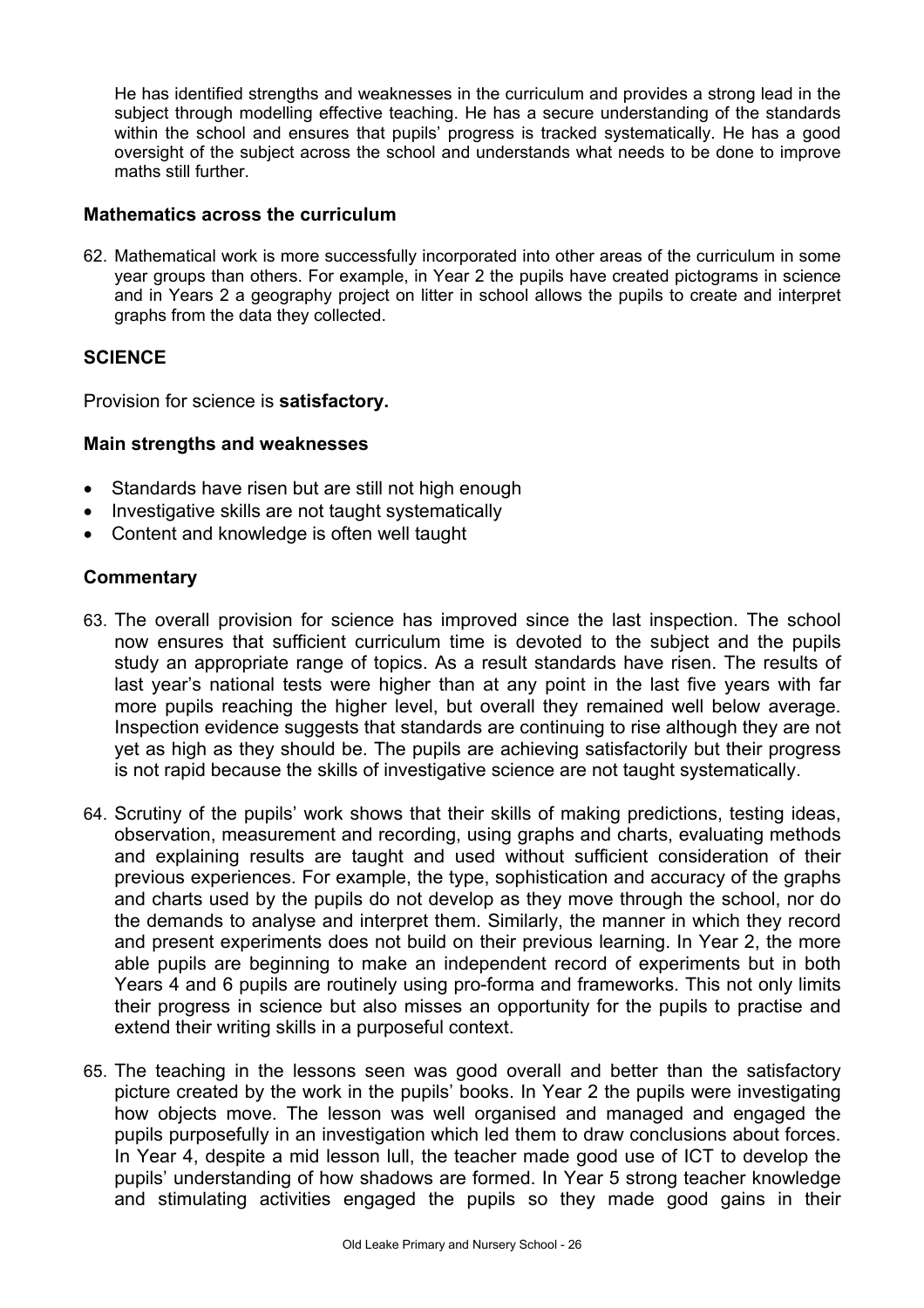knowledge of food webs. While the teachers have high expectations in many areas, they do not demand enough of the pupils' in the way they present their work. The quality of marking varies considerably, with too few instances of where the teachers' comments help the pupils to improve their work.

66. The co-ordinator has been successful in bringing about improvements in the curriculum. Detailed analysis of assessment data has provided a very useful guide to gaps in the pupils' knowledge, which have subsequently been addressed. The priority now is, rightly, to improve the pupils' skills in experimental and investigative science.

## **INFORMATION AND COMMUNICATION TECHNOLOGY**

Provision for information and communication technology (ICT) is **satisfactory**.

## **Main strengths and weaknesses**

- The pupils develop their ICT skills effectively
- The teaching is good

- 67. Standards have been maintained and the provision developed since the last inspection. At the end of both Year 2 and Year 6 the pupils are reaching the standards expected of them. They develop good levels of confidence and competence. As they move through the school their skills develop well so that by Year 6 they are independent in their use of a computer. Logging on to the network, opening applications, locating files and saving to their allotted folders are well established routines for all pupils.
- 68. The use of word processing is reasonably well embedded into the curriculum and examples of the pupils' work illustrate well how they progress from making labels and producing short pieces in Year 2 to letters about environmental issues in Year 5. Discussion with some older pupils show that they have successfully used spreadsheets to produce a range of graphs, the best examples being those used to present their finding from a science investigation. The pupils also speak knowledgeably about websites they have used to aid their research.
- 69. The teaching is good overall. In the lessons seen, for example in Year 2, the teacher made good use of a programmable toy and software to develop the pupils' ability to give sequential instructions. The more able pupils created a series of instructions to recreate shapes using forward, backwards and 90 degree turns. The less able pupils confidently navigated their way around an on screen plan to aid their understanding of direction and turn. In Year 5 and 6 teachers' good knowledge of software is used well to teach the pupils how to create hyperlinks in presentation software. Discussion with older pupils shows they have a good understanding of how this type of software can be used and they illustrated this well with the presentations they have made about the Second World War. However, they have yet to consider how they might adapt their presentations for different audiences. In both lessons seen in Years 5 and 6 good comparisons were made between accessing information in a book and using ICT.
- 70. The leadership of the subject has been effective in extending and improving the quality of learning and teaching with ICT. The pupils say they enjoy using ICT and feel they learn effectively in lessons where it used by the teachers.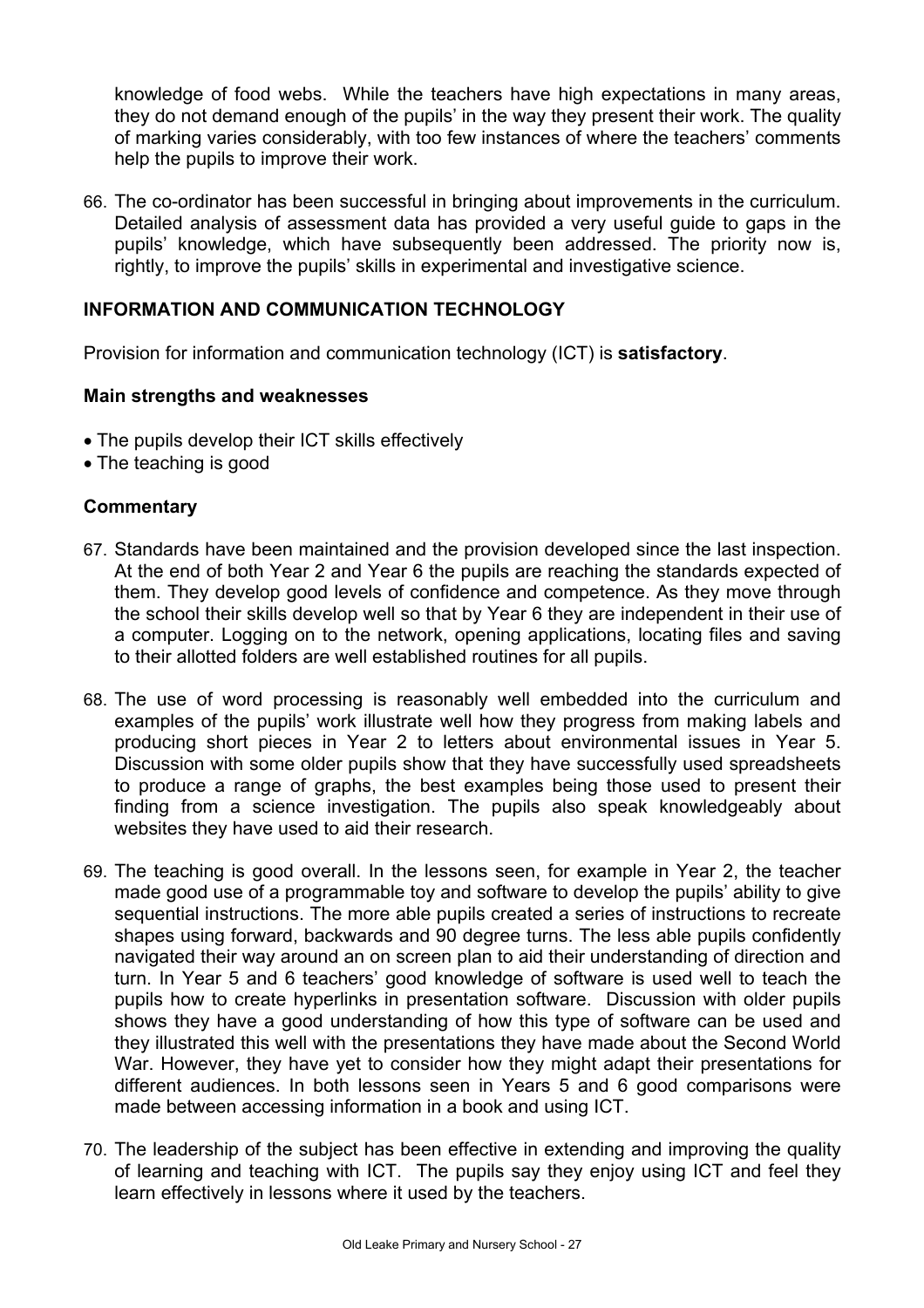## **Information and communication technology across the curriculum**

71. The teachers now make good use of projectors and the interactive whiteboard to aid learning. Good examples were seen in number of lessons to support, for example, mathematics and science. In a dance lesson the teacher made good use of a video camera to help the pupils to evaluate and improve their performance. There are good examples of ICT being used by the pupils in geography and history. In science, the pupils occasionally create graphs but software is not exploited effectively to help the pupils to record, present and analyse their findings in investigative science.

## **HUMANITIES**

- 72. During the inspection one religious education lesson and two history lessons were observed. No geography lessons were observed. In all three subjects the pupils' work was inspected and in religious education a discussion was held with a group of Year 6 pupils.
- 73. The **religious education** curriculum is not taught in sufficient depth, particularly in Years 3 to 6. Discussions with Year 6 pupils show they do not have an appropriate knowledge or understanding of the key features of Christianity or other world faiths for their age. Not only is their knowledge limited but their attitudes have not benefited from opportunities to understand the importance of the beliefs of others. Standards are not as high as those reported at the time of the last inspection.
- 74. Following a review of the subject, a new plan for work across the school, incorporating the expectations of the locally agreed syllabus, has recently been introduced. This new scheme of work began in January 2005 and is not yet fully embedded into the curriculum. Consequently, pupils have not been taught about Christianity or other major world faiths in the depth or to an adequate level and are therefore unable to describe key events, key features and important leaders in world religions. Although plans are available as well as high quality resources to support learning, it is too soon to see an impact on children's knowledge and understanding. To begin to engender broader attitudes and understanding a recent art week was given a multicultural focus to provide pupils with the opportunity to begin to develop an awareness of other faiths. The school has also recently re-kindled a beneficial link with the local church and the local vicar now visits to take assemblies. The Year 1 pupils have visited the local church and have begun to develop an awareness of important places. They have also written sensitive prayers.
- 75. During the inspection one poor lesson was observed. The quality of the experience offered to the pupils did not enhance their understanding of the circumstances, events and meaning of the Easter story. In this lesson there was an over-reliance on worksheets, which did not match the needs or abilities of the pupils. Lack of opportunity for pupils to explore ideas or discuss the meaning of Easter resulted in little learning taking place.
- 76. The **history** curriculum is well planned and often imaginatively delivered. Resources are good and artefacts support the pupils' learning well. For example, real gas masks and ration books stimulate interest and heighten awareness of daily life in the Second World War.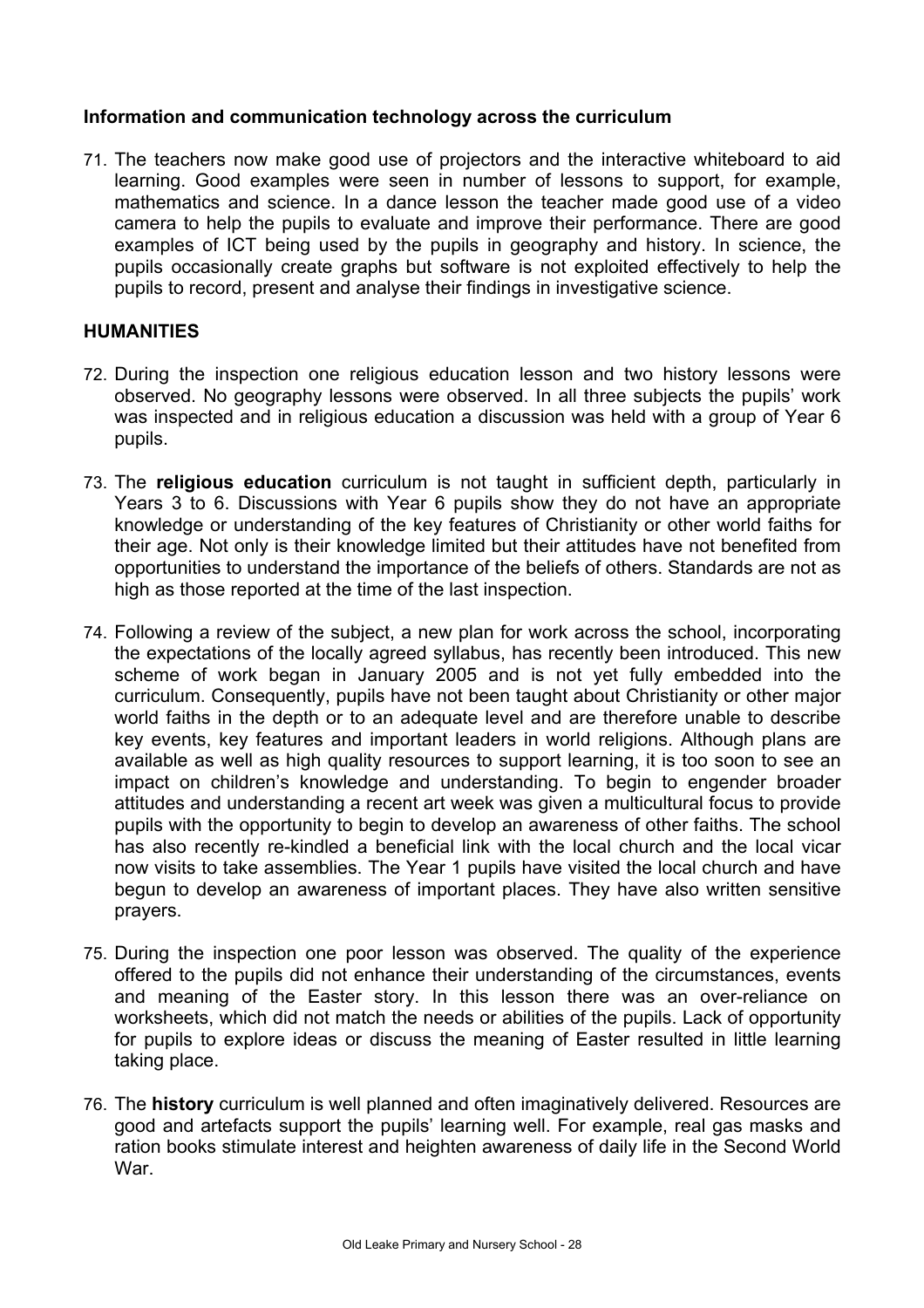- 77. The teachers provide the pupils with a range of opportunities to develop their historical skills, empathy and understanding. They use first hand experiences, such as visits to the Eden Camp and local museums, to bring learning to life. Links to other curriculum areas such as ICT and literacy enhance learning. The younger pupils learn about the Great Fire of London, using 'eye witness' accounts. Older pupils video imagined interviews with evacuee children at the end of the war and write moving eye witness accounts about the experience of leaving an Anderson shelter after an air raid.
- 78. There is a range of opportunities for pupils to develop geographical skills and further their knowledge of their own and other localities. There is good use of first hand experience to support learning throughout the school. The work in the pupils' books shows that standards are in line with expectations at the end of Year 2 and Year 6. The **geography** curriculum provides the pupils in Years 1 and 2 with opportunities to work in the school environment and the immediate locality. They develop an awareness of other localities through, for example, work on the Island of Struay from the Katie Morag story. In Year 5 and 6 the pupils compare key features of Old Leake and Boston. A Year 5 field trip to Snipe Dales allowed the pupils to explore the depth and flow of a river, collect materials from the riverbed, record information and interpret data they collected. The teachers provide a range of opportunities to use skills learned in other curriculum areas, for example, they use graph work to present information, use the Internet for personal research and ICT skills to record notes of field trips. In Year 5 pupils used their knowledge of how to present a reasoned argument to write a letter to President Putin about the development of hydro-electricity.

## **CREATIVE, AESTHETIC, PRACTICAL AND PHYSICAL SUBJECTS**

- 79. One lesson was observed in art and design and one in music. No design and technology lessons were seen. One games and two dance lessons were seen in physical education but there is insufficient evidence to make a judgement about the overall quality of provision for the subject.
- 80. In **art and design** the standards of pupils' work in sketchbooks, displays around the school and portfolios is broadly in line with expectations and the pupils' achievement is satisfactory. The Year 1 sketchbooks are particularly well used and show that there is emphasis on the development of early skills in sketching and printing. Work on display includes sensitive sketching of historical artefacts in Years 5 and 6.
- 81. Some good examples of pupils' work resulted from the art week earlier this year. This gave the pupils the opportunity to work on a multicultural theme and to work with different adults in the school as well as visiting artists. There are delicate watercolour and pastel landscapes from Year 3 and a range of exciting collages with a particularly colourful wall hanging depicting Rangoli patterns and Hindu gods. The co-ordinator is continuing to raise the profile of art and design and increase the range of opportunities for the pupils to find out about the work of artists and explore the different styles and techniques they use.
- 82. The **design and technology** curriculum is planned on a two-year rolling programme. The teachers are beginning to work in teams and their planning incorporates assessment opportunities. The pupils make a good start in Years 1 and 2, building on good practice in the reception class. They follow a programme of skill development and produce moving pictures based on familiar stories, such as 'The Three Pigs'. Examples show evidence of pupils experiencing a wide range of tools, equipment, materials and techniques to make imaginative and individual models of some complexity. Very good progress was made in Years 5 and 6 through a very good project on building shelters, pupils initially gathered information from the Internet. Photographs show pupils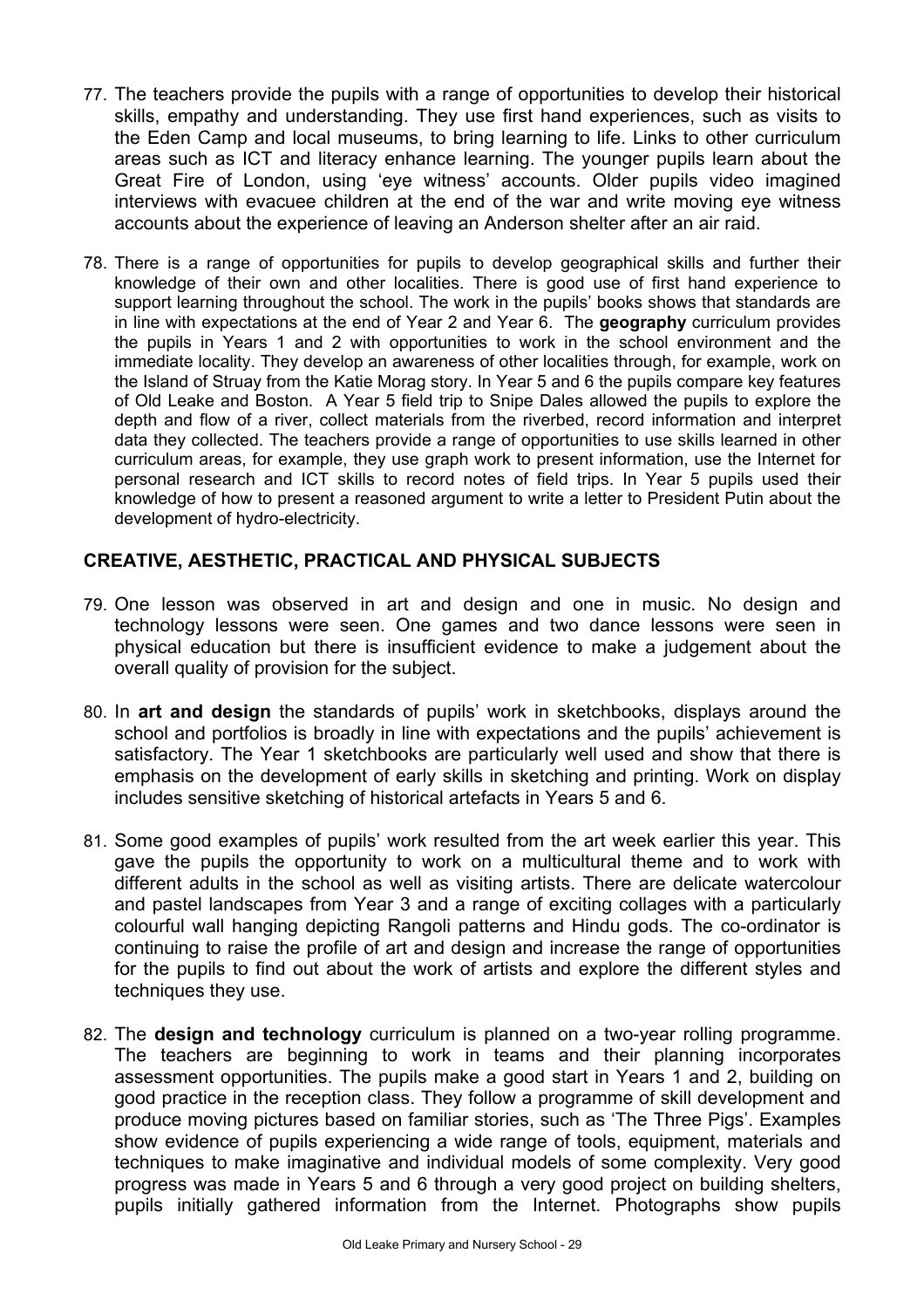investigating possible locations for their shelter, using digital cameras. They decided their own criteria for design and then used a variety of construction kits to model their own designs. They systematically examined different ways of joining, using straws and pipe cleaners. Year 5 pupils proudly show the resulting purpose built willow shelter in the school grounds. They explained how it was constructed and the problems they experienced in tying the fronds together, demonstrating good evaluation skills to a good extent.

- 83. The co-ordinator's expertise and enthusiasm have a considerable impact on the curriculum. He provides examples of good practice to motivate staff. However, his developments have not yet made a full impact on all year groups and the subject is not consistently established throughout the school.
- 84. The school has improved the **music** curriculum and arrangements for both class teaching and instrumental tuition since the last inspection. Although these improvements are having a positive impact on standards, there is some way to go for the pupils to reach the expected levels in all aspects of the music curriculum. The recent appointments of a co-ordinator and a part time music specialist have already made a considerable contribution to raising the profile of music and to improving pupils' confidence in singing. On two days each week, the specialist teacher teaches singing to the whole school and guitar lessons and recorders to small groups of Years 4, 5 and 6 on a rotational basis. Pupils enjoy singing a growing repertoire of songs and hymns tunefully. They sing with clear diction, good timing and enthusiasm. Pupils respond well to guitar music and enjoy listening to songs from the 1960's, played by their teacher. They are keen to add to their own skills in guitar playing and benefit from his expertise and enthusiasm in this particular genre. Pupils gain a good awareness of rhythm and enjoy performing. They learn to play chords and change key and develop a good knowledge and understanding of notation and musical terms.
- 85. The pupils in Year 1, as part of the recently introduced scheme of work, effectively add to their understanding of pitch. In this satisfactory lesson they listened carefully to a sequence of songs and indicated higher and lower pitch with both hand and body movements. The pupils co-operated well and followed the teacher's directions. During assemblies the pupils gain knowledge of composers from Mozart to McCartney as they listen to selections of music as they enter and leave the hall.
- 86. The co-ordinator, who has recently taken over the role, does not have specialist knowledge. Nevertheless, she has evaluated the provision and recognised the need for a new scheme of work to support the non-specialist teachers. This has only been in place for just over a term and has not yet had an impact on standards throughout the school. There is provision for assessment within the commercial scheme but its recent introduction has not provided sufficient time for pupils to build on their prior knowledge and skills in music. Pupils with special educational needs participate fully in lessons with good levels of support from both teachers and learning support assistants and consequently make satisfactory progress.
- 87. In **physical education** the pupils have a good range of opportunities both within the school day and outside it. The school competes in athletic events, runs after school clubs in, for example, tag rugby, organises lunchtime fitness activities and participates in local dance festivals. In a Year 1 games lesson too many lulls and periods of inactivity reduced the impact of an otherwise well structured lesson. Nevertheless, the pupils made satisfactory progress in their skills of throwing and catching. A Year 3 dance lesson was similarly punctuated but the teacher used the pupils' evaluations well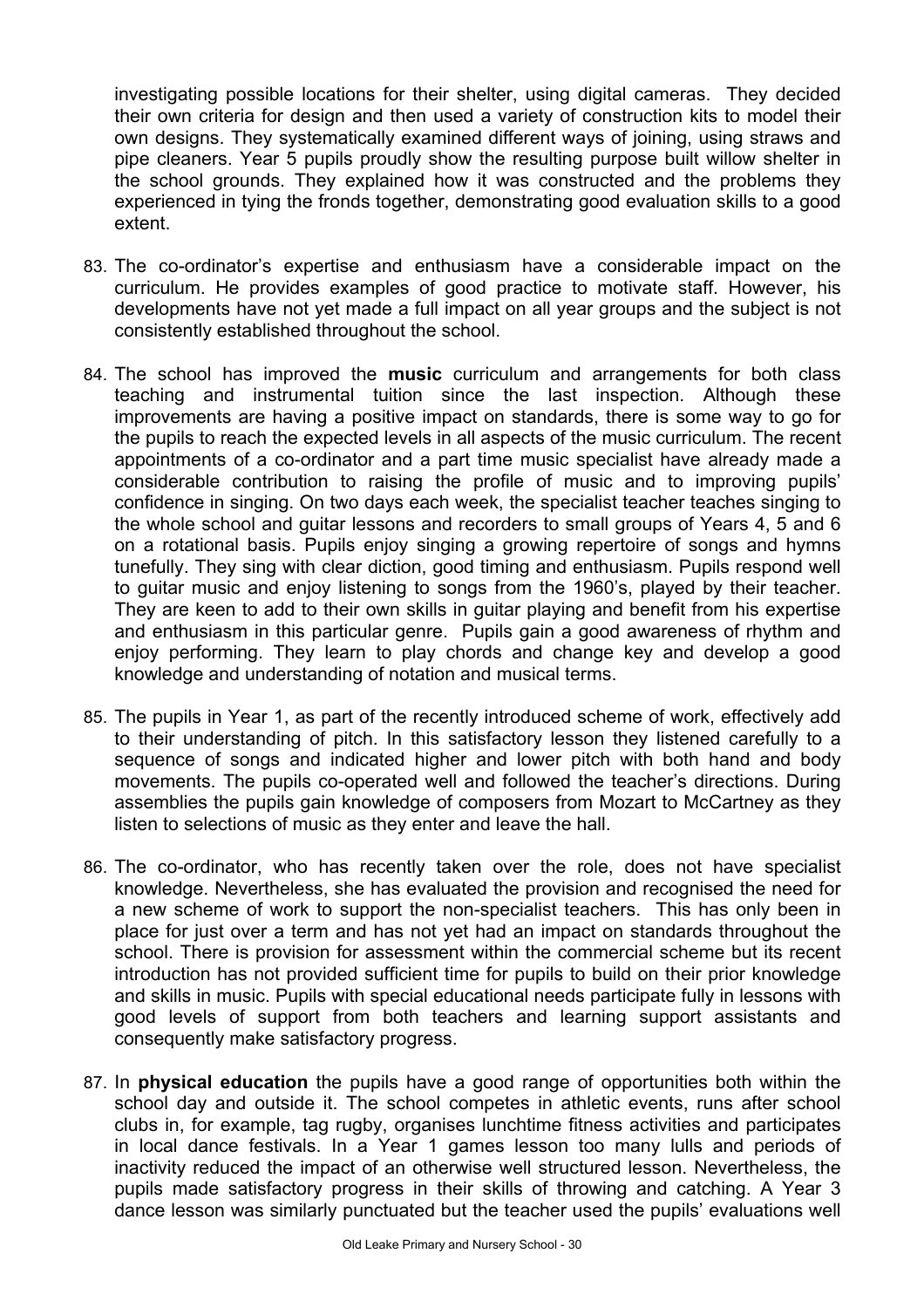to stimulate improvements and by the end of the lesson they had composed sensitive dances incorporating a good range of movements. There was no time for inactivity in an energetic dance lesson in Year 6. Very lively and enthusiastic teaching encouraged the pupils and instilled confidence to perform at a high level by the end of the lesson. Very good use of peer evaluation and teacher coaching were central to the considerable achievement in this lesson.

## **PERSONAL, SOCIAL AND HEALTH EDUCATION AND CITIZENSHIP**

88. Only one **personal, social and health education** lesson was observed. In this lesson, in Year 6, the teacher very confidently led an interesting discussion about the community focussing on the school community. The teacher provided good opportunities for the pupils to reflect on how they could make a contribution to the community. As a result the pupils made good gains in their moral as well as their social development.